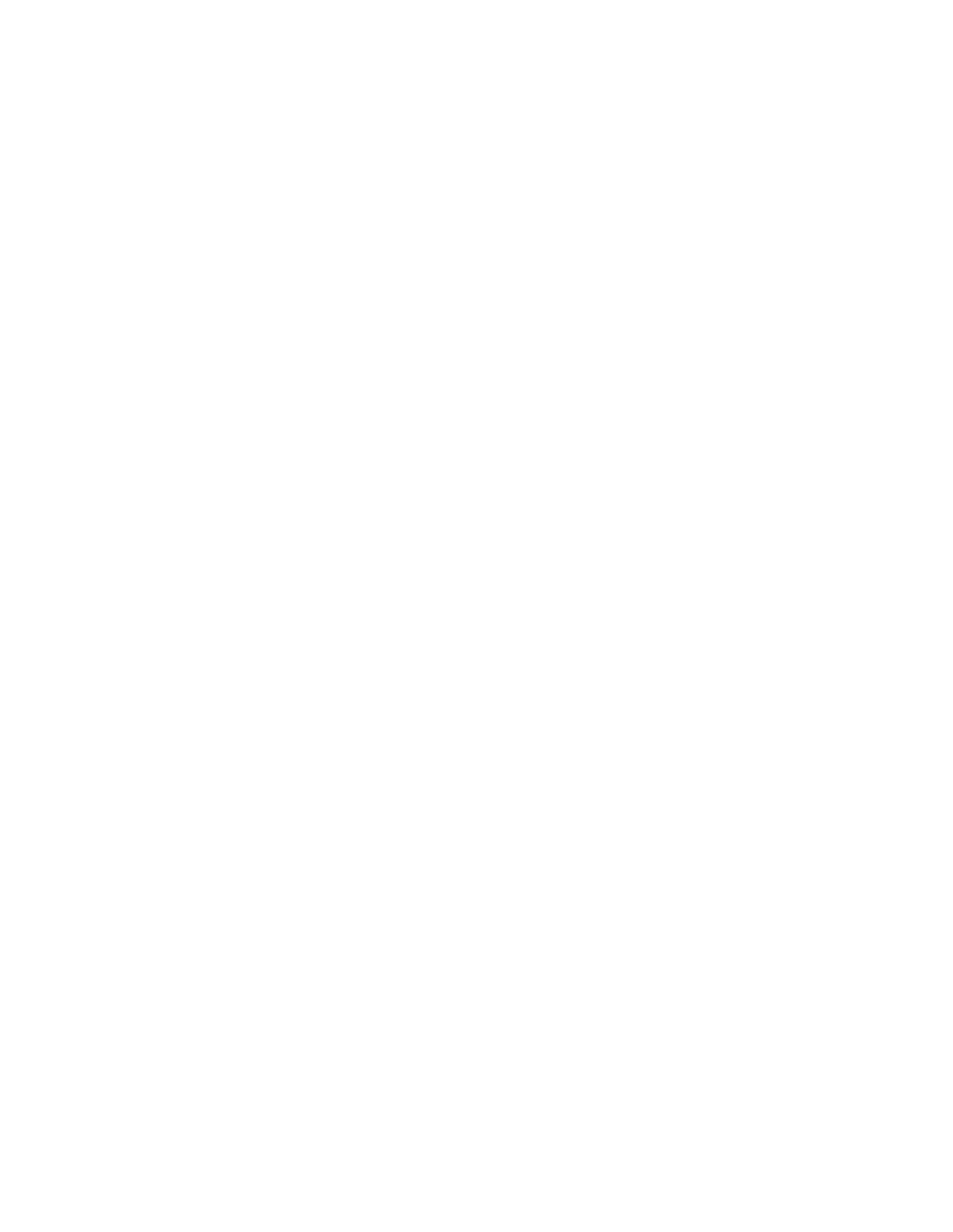

## **Contents**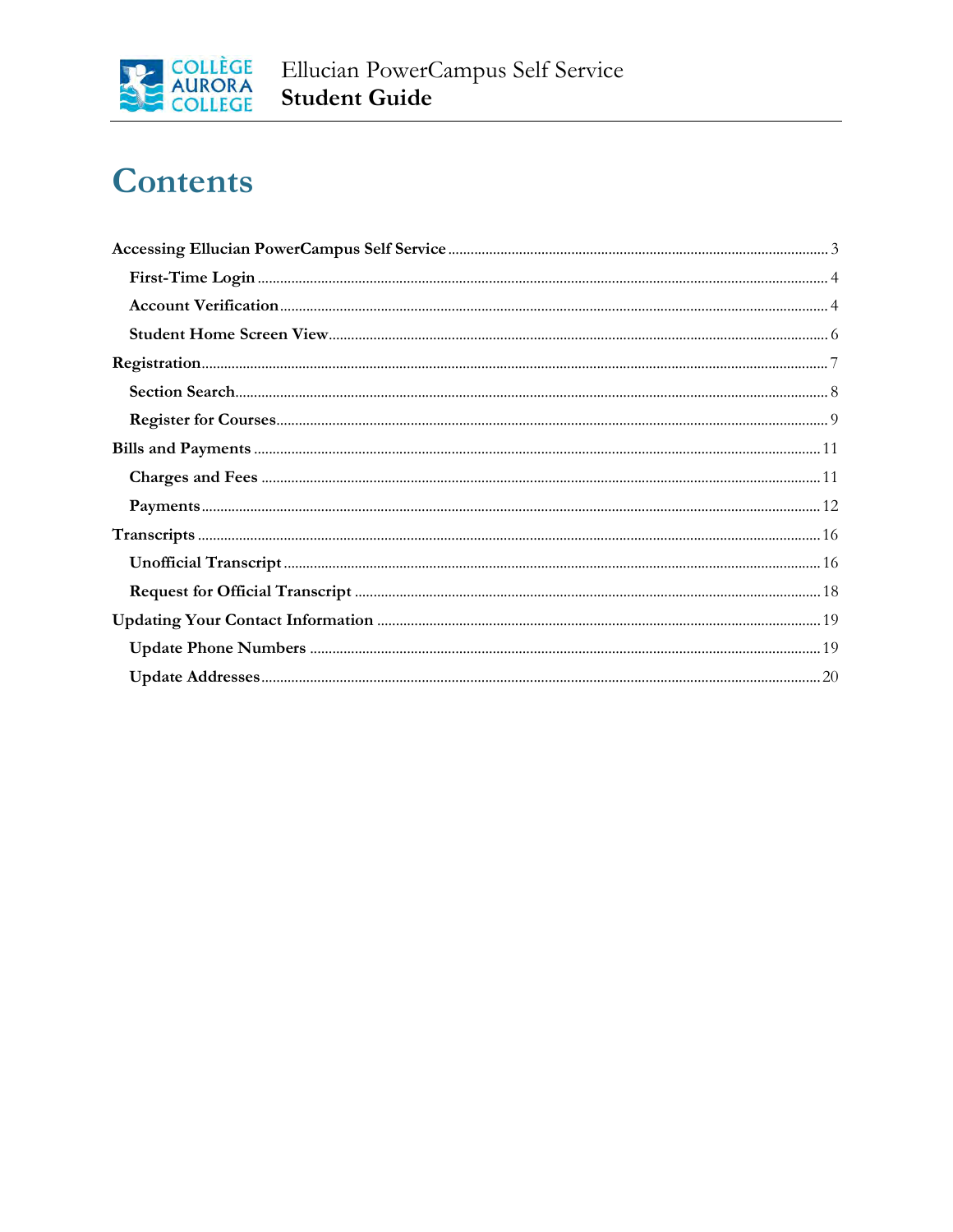

## Accessing Ellucian PowerCampus Self Service

The PowerCampus Self Service application is accessible by clicking this link Self Service.

#### The website address (url) is https://myac.auroracollege.nt.ca

The home screen of Self Service has a LOG IN button on the left as shown below



On clicking the 'LOG IN' button, you will be redirected to the organizational account sign in screen.

|          | Sign in with your organizational account |
|----------|------------------------------------------|
|          | email@myauroracollege.ca                 |
| Password |                                          |

Use your @myauroracollege.ca email id and password to sign in.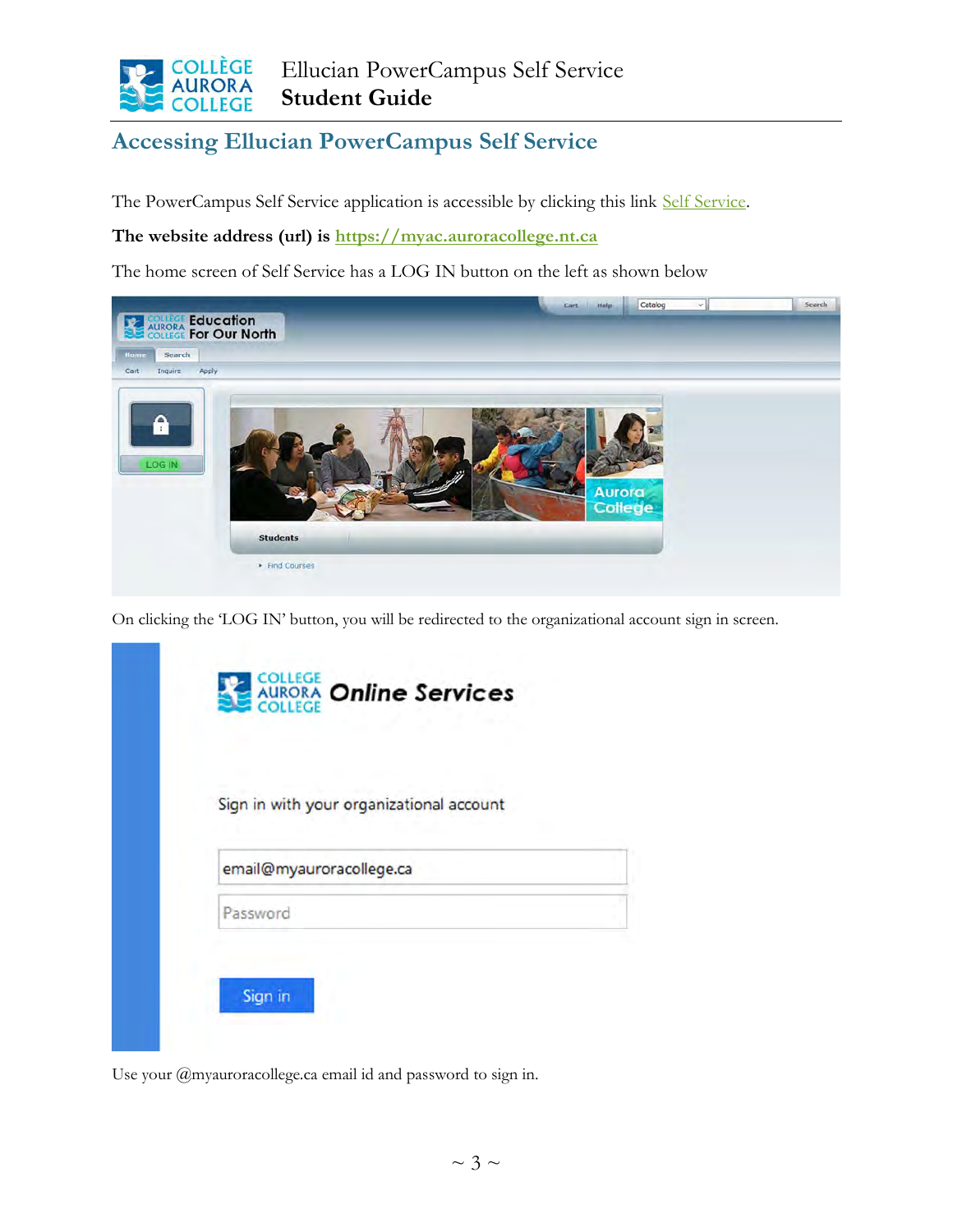

#### First-Time Login

If this is your first time logging in to Self Service –

- Click Log Out
- Log back in using the URL: https://myac.auroracollege.nt.ca

#### Account Verification

If this is your first time using PowerCampus Self Service, you may be asked to verify your account.



The System ID is your student id number. If your student id number has less than 9 digits, add zeros before the number to make it 9 digits (For example, if your student id number is '12345', the system id would be '000012345'). Contact the Office of the Registrar if you do not have a student id.

| Welcome sytest<br>(MYAURORACOLLEGE\sytest)<br><b>AURORA</b><br><b>OLLEGE For Our North</b> | Cart Halp Log Out<br><b>Education</b>                                                                                                                                                                                                                                            |
|--------------------------------------------------------------------------------------------|----------------------------------------------------------------------------------------------------------------------------------------------------------------------------------------------------------------------------------------------------------------------------------|
|                                                                                            | Verify an Account                                                                                                                                                                                                                                                                |
|                                                                                            | To continue, you must first verify your account. Please enter your legal name and the rest of the information, and then select Verify<br>Account.<br>+ System ID<br>000012345<br>+ First Name<br>Joe<br>+ Last Name<br>Doe<br>Date of Birth<br>÷<br>01/31/1950<br>Verify Account |

Enter the First Name, Last Name and Date of Birth as stated in the college records. Click 'Verify Account'

If your account gets verified successfully you would be redirected to the below screen: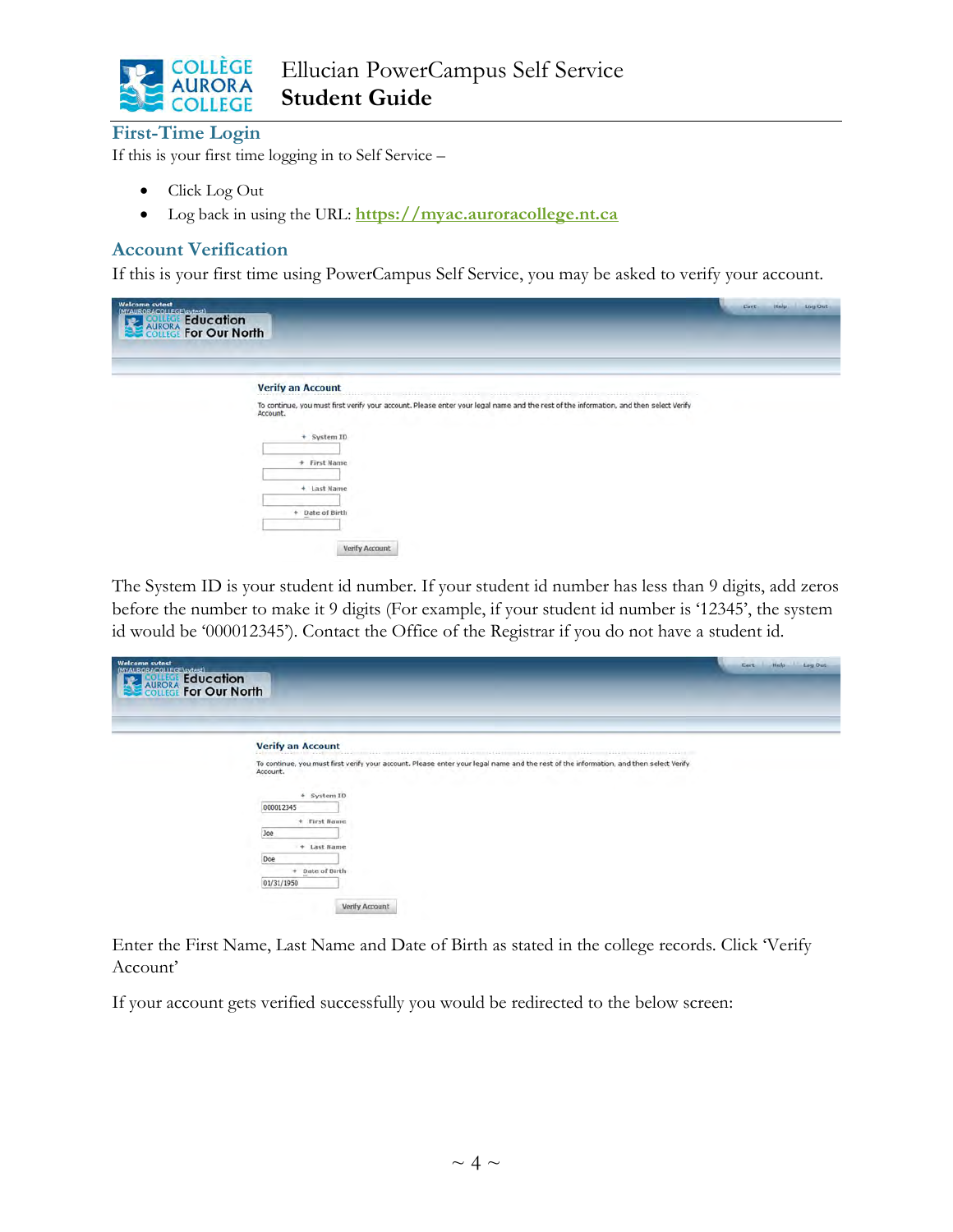



Click the 'Log Out' link on the top right.

Re-login to Self Service using the URL: https://myac.auroracollege.nt.ca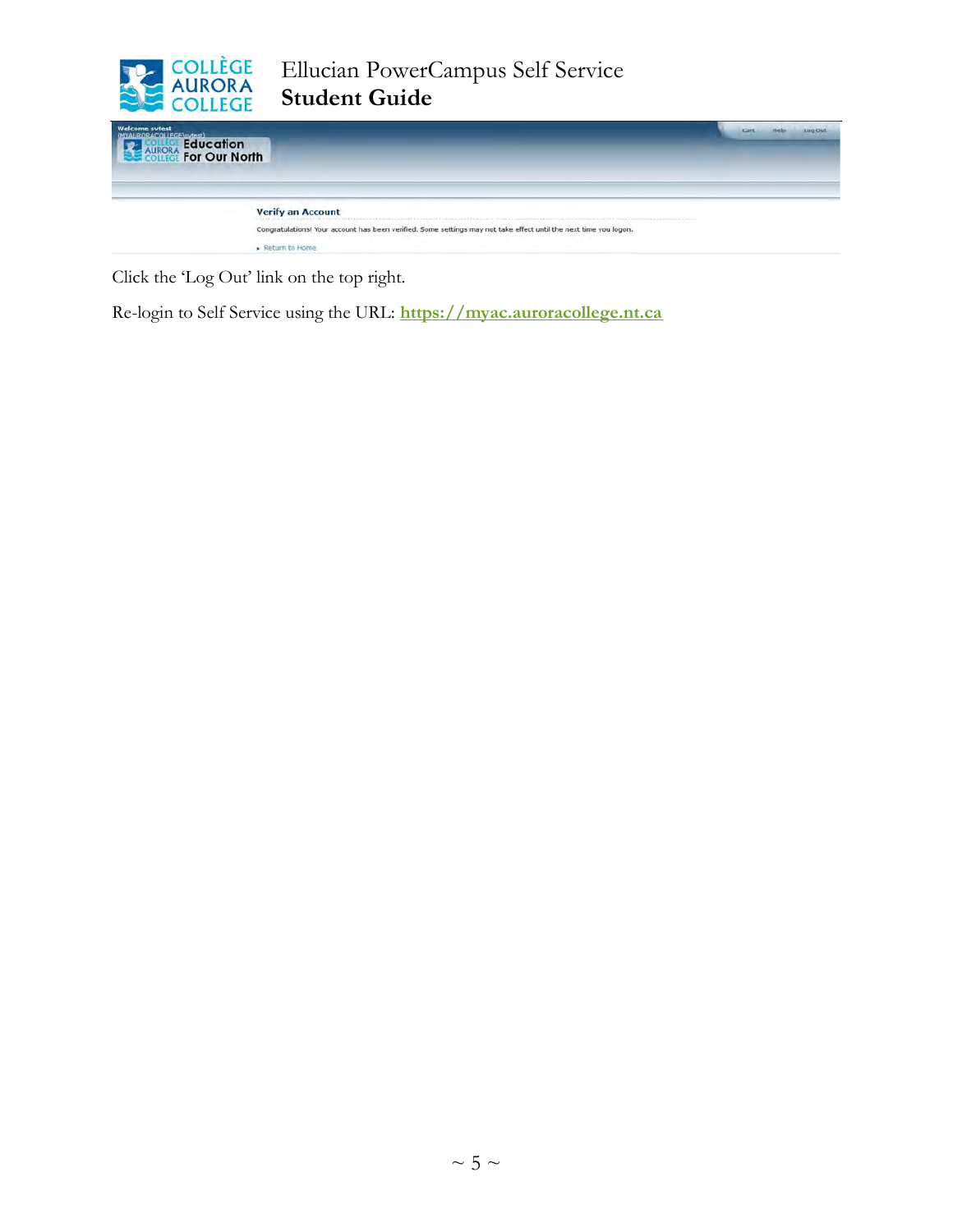

#### Student Home Screen View

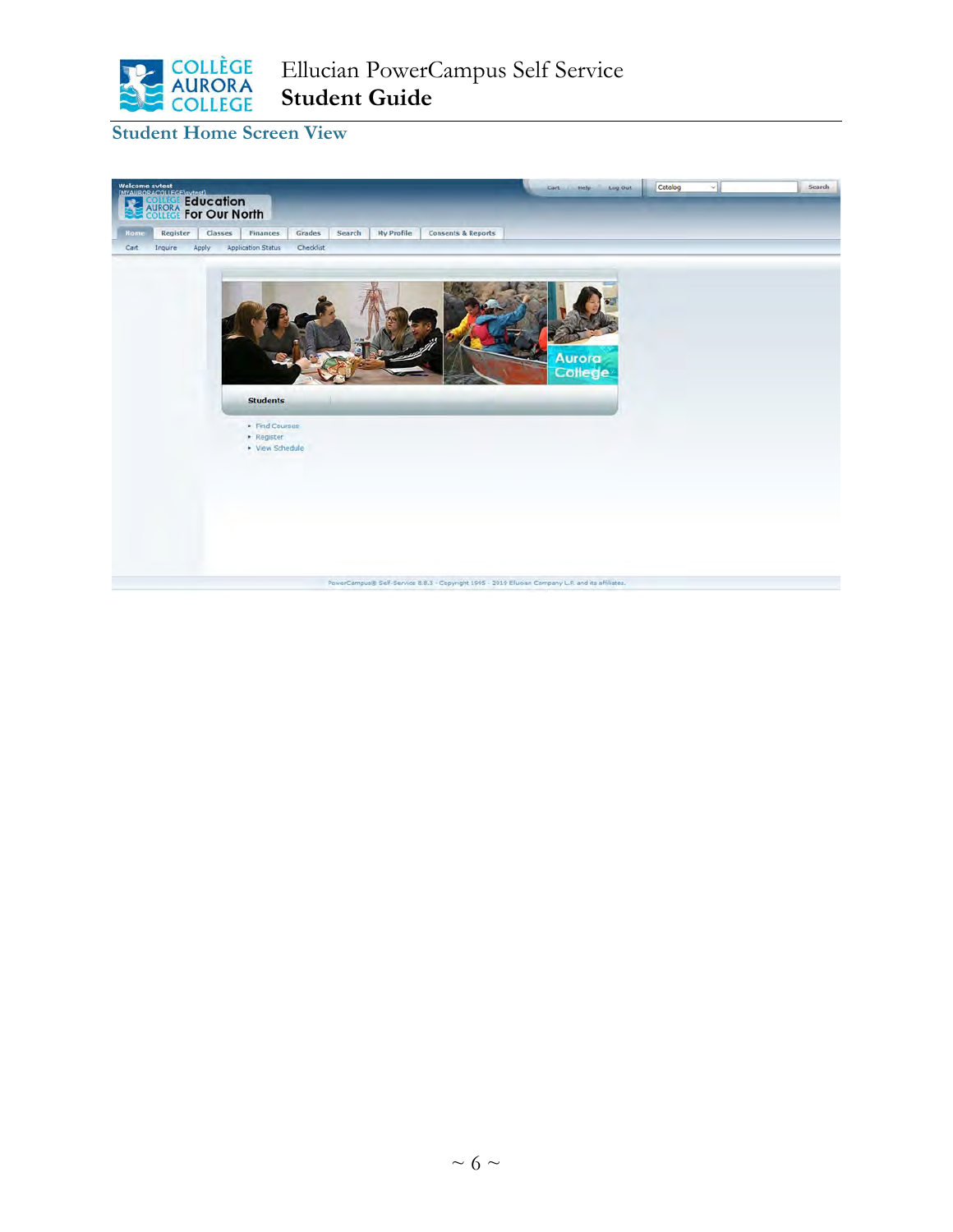

## Registration

Meet with your advisor prior to registration to decide on the courses to register for the term.

Navigate to the 'Register' tab and select 'Traditional Courses'

| <b>Welcome sytest</b><br>URORACQLLEGE\sytest) | <b>Education</b><br>For Our North |        |        |            | Cart                                                                                                                                                                                                                                                                         | Log Out | Catalog | $\sim$ | Search |
|-----------------------------------------------|-----------------------------------|--------|--------|------------|------------------------------------------------------------------------------------------------------------------------------------------------------------------------------------------------------------------------------------------------------------------------------|---------|---------|--------|--------|
| Home                                          | <b>Finances</b><br>Classes        | Grades | Search | My Profile | <b>Consents &amp; Reports</b>                                                                                                                                                                                                                                                |         |         |        |        |
| <b>Traditional Courses</b>                    | Continuing Education              |        |        |            |                                                                                                                                                                                                                                                                              |         |         |        |        |
|                                               | <b>Register</b>                   |        |        |            |                                                                                                                                                                                                                                                                              |         |         |        |        |
|                                               |                                   |        |        |            | You can register for Continuing Education courses. After you log in, you can also register for Traditional courses, view your academic plan, and create What If? plans<br>to compare your current coursework against the degree requirements for a different major or minor. |         |         |        |        |

The term which is open for registration will be displayed with an open green book icon.

| <b>Welcome sytest</b><br>(MYAURORACOLLEGE\sytest)<br>٦ô<br><b>AURORA</b> | <b>Education</b><br>For Our North |                            |                 |        |            | Cart                                                                             | Log Out<br>Help | Catalog | $\sim$ | Search |
|--------------------------------------------------------------------------|-----------------------------------|----------------------------|-----------------|--------|------------|----------------------------------------------------------------------------------|-----------------|---------|--------|--------|
| <b>Register</b><br>Home                                                  | Classes                           | <b>Finances</b>            | Grades          | Search | My Profile | <b>Consents &amp; Reports</b>                                                    |                 |         |        |        |
| <b>Traditional Courses</b>                                               | Continuing Education              |                            |                 |        |            |                                                                                  |                 |         |        |        |
| <b>Related Links</b><br>A.                                               |                                   | <b>Traditional Courses</b> |                 |        |            |                                                                                  |                 |         |        |        |
| Section Search                                                           |                                   | > Select Period            | Review Schedule |        | Finalize   | Complete                                                                         |                 |         |        |        |
| View Schedule                                                            |                                   |                            |                 |        |            | In order to begin the registration process, please select a registration period. |                 |         |        |        |
|                                                                          |                                   | <b>Period</b>              |                 |        |            |                                                                                  | <b>Status</b>   |         |        |        |
|                                                                          | D                                 |                            | 2020/Winter     |        |            |                                                                                  | OK to register. |         |        |        |

#### Select the Period or Term

| <b>Welcome sytest</b><br>(MYAURORACOLLEGE\sytest)<br><b>AURORA</b> | <b>Education</b><br>For Our North                               |                                                                                                                                                                                                                                                                                                                                                                                                                                                                                       |            | Cart Help Log Out                                                                                      | Catalog | $\mathcal{N}$ | Search           |
|--------------------------------------------------------------------|-----------------------------------------------------------------|---------------------------------------------------------------------------------------------------------------------------------------------------------------------------------------------------------------------------------------------------------------------------------------------------------------------------------------------------------------------------------------------------------------------------------------------------------------------------------------|------------|--------------------------------------------------------------------------------------------------------|---------|---------------|------------------|
| <b>Register</b><br>Home                                            | Classes<br>Finances                                             | Grades<br>Search                                                                                                                                                                                                                                                                                                                                                                                                                                                                      | My Profile | <b>Consents &amp; Reports</b>                                                                          |         |               |                  |
| <b>Traditional Courses</b>                                         | Continuing Education                                            |                                                                                                                                                                                                                                                                                                                                                                                                                                                                                       |            |                                                                                                        |         |               |                  |
| <b>Related Links</b><br>٨<br>Section Search<br>View Schedule       | V Select Period<br><b>Courses to Add</b><br>Your cart is empty. | <b>Traditional Courses - 2020/Winter</b><br>$1 + 11 + 11 + 111 + 111 + 111 + 111 + 1111 + 1111 + 1111 + 1111 + 1111 + 1111 + 1111 + 1111 + 1111 + 1111 + 1111 + 1111 + 1111 + 1111 + 1111 + 1111 + 1111 + 1111 + 1111 + 1111 + 1111 + 1111 + 1111 + 1111 + 1111 + 1111 + 1111 + 1111 + 1111 + 1111 + 1111 + 111$<br><b>E</b> Review Schedule<br>You must add courses to your cart before proceeding with registration.<br>Use the Section Search to find courses to add to your cart. | Finalize   | Complete<br>You can review your degree requirements and find required courses using the Academic Plan. |         |               | Next<br>Previous |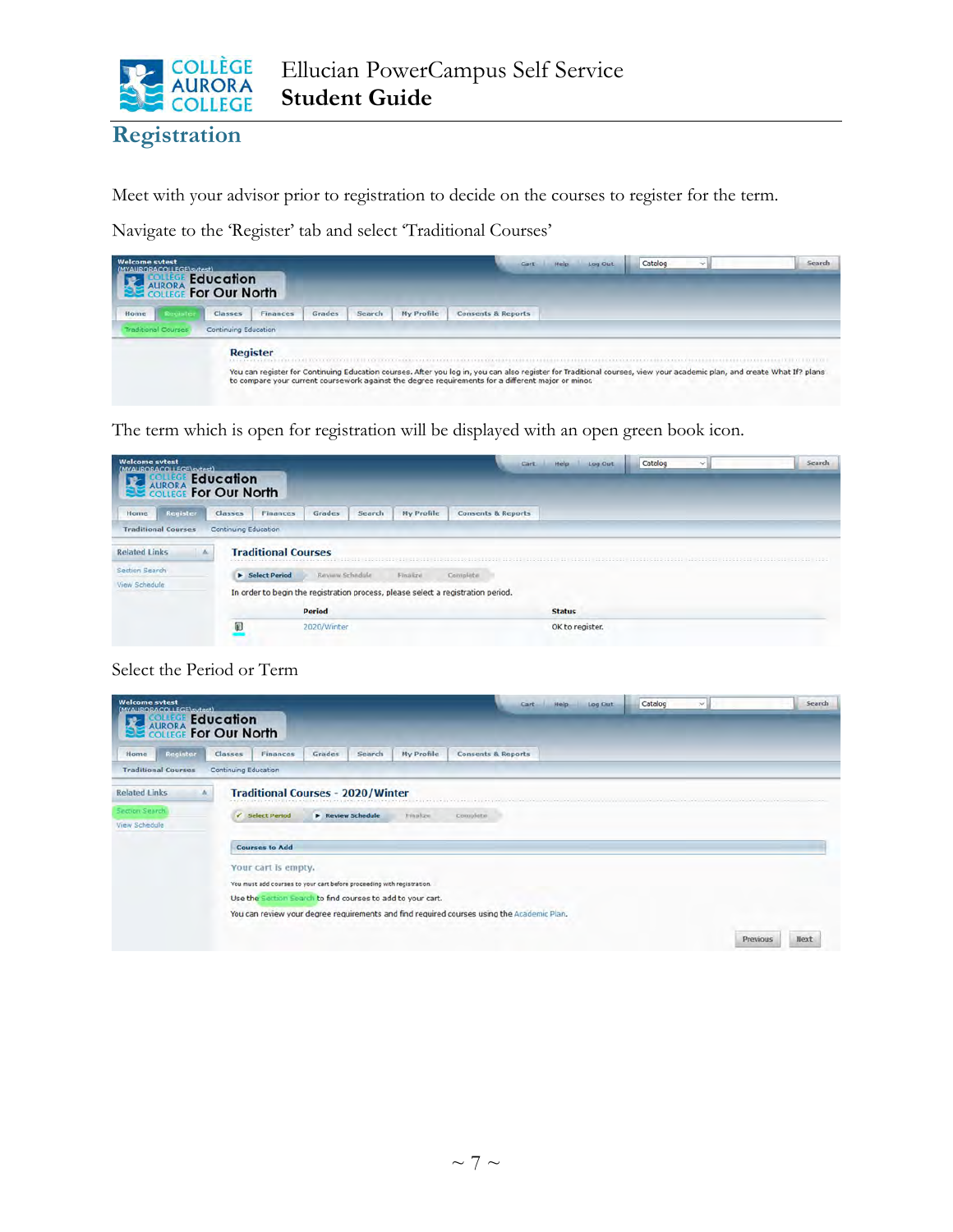

Section Search

Click on the 'Section Search' hyperlink. Section Searches could also be accessed through the 'Section Search' menu item under the 'Search' tab

Enter Course ID in 'Course Code' and search

| <b>Welcome sytest</b><br>(MYAURORACOLLEGE\sytest)<br><b>AURORA</b> | Search<br>Cart Help<br>Catalog<br>Lng Out<br>$\sim$<br><b>Education</b><br>For Our North                                                                                                                                                                                                                              |
|--------------------------------------------------------------------|-----------------------------------------------------------------------------------------------------------------------------------------------------------------------------------------------------------------------------------------------------------------------------------------------------------------------|
| Register<br>Home                                                   | Search<br>My Profile<br><b>Consents &amp; Reports</b><br>Classes<br><b>Finances</b><br>Grades                                                                                                                                                                                                                         |
| Course Catalog                                                     | <b>Section Search</b>                                                                                                                                                                                                                                                                                                 |
| <b>Related Links</b><br>A.<br>Registration                         | <b>Section Search</b><br>· Back to Registration<br><b>Advanced Search</b><br><b>Basic Search</b><br>Keywords<br>Course Code<br><b>Registration Type</b><br><b>ENSC 0103</b><br>$\odot$ Traditional $\odot$ Continuing Education $\odot$ Both<br>Period<br>Session<br>2020 Winter v<br>$\checkmark$<br>Clear<br>Search |
|                                                                    | Results Per Page 10 v                                                                                                                                                                                                                                                                                                 |

The example course has two components – Lecture and Lab.

| <b>Welcome sytest</b><br>(MYAURORACOLLEGE\sytest)<br><b>AURORA</b> | <b>Education</b><br>For Our North |                                                                                                                 |                             |                     | Cart                                                                                                           | <b>Help</b> . | Log Out  | Catalog                          | $\mathcal{M}$ | Search |
|--------------------------------------------------------------------|-----------------------------------|-----------------------------------------------------------------------------------------------------------------|-----------------------------|---------------------|----------------------------------------------------------------------------------------------------------------|---------------|----------|----------------------------------|---------------|--------|
| Home<br>Register                                                   | Classes                           | <b>Finances</b><br>Grades                                                                                       | <b>Search</b><br>My Profile |                     | <b>Consents &amp; Reports</b>                                                                                  |               |          |                                  |               |        |
| Course Catalog                                                     | <b>Section Search</b>             |                                                                                                                 |                             |                     |                                                                                                                |               |          |                                  |               |        |
| $\Delta$<br><b>Options</b><br>Open Sections Only                   | <b>Section Search</b>             |                                                                                                                 |                             |                     | iliyal da bara da wasan aliyal yan ya ya ya da ya bara da ya ba da ya ba da ya bara da ya ba da ya ba da ya ba |               |          | · Back to Registration           |               |        |
| New Search<br><sup>D</sup> Refine Search                           | Subtype                           | Found 2 results for Course Code = 'ENSC 0103' and Registration Type = 'Traditional' and Period = '2020 Winter', |                             |                     |                                                                                                                |               |          |                                  |               |        |
| Sort By<br>Course $ID \lor$<br>Sort                                | Showing $1 - 2$ of 2              |                                                                                                                 |                             |                     |                                                                                                                |               |          |                                  |               |        |
| <b>Results Per Page</b>                                            |                                   | Course                                                                                                          | Date                        | <b>Session</b>      | <b>Credits</b>                                                                                                 | Fees          | Schedule | <b>Available</b><br><b>Seats</b> |               |        |
| Show<br>$10 \sim$<br>Legend<br>Open Closed                         | o<br><b>Instructors: Tba</b>      | Wildlife Biology<br>ENSC 0103/Lab/TFS1                                                                          | $1/6/2020 -$<br>2/7/2020    | 2020 Winter<br>Main | 3                                                                                                              |               |          | 16 of 16                         | Add           |        |
| <b>Related Links</b>                                               | ï<br>Instructors: Tba             | Wildlife Biology<br>ENSC 0103/Lecture/TFS1                                                                      | $1/6/2020 -$<br>2/7/2020    | 2020 Winter<br>Main | 3                                                                                                              |               |          | 16 of 16                         | Add           |        |
| Registration                                                       |                                   |                                                                                                                 |                             |                     |                                                                                                                |               |          |                                  |               |        |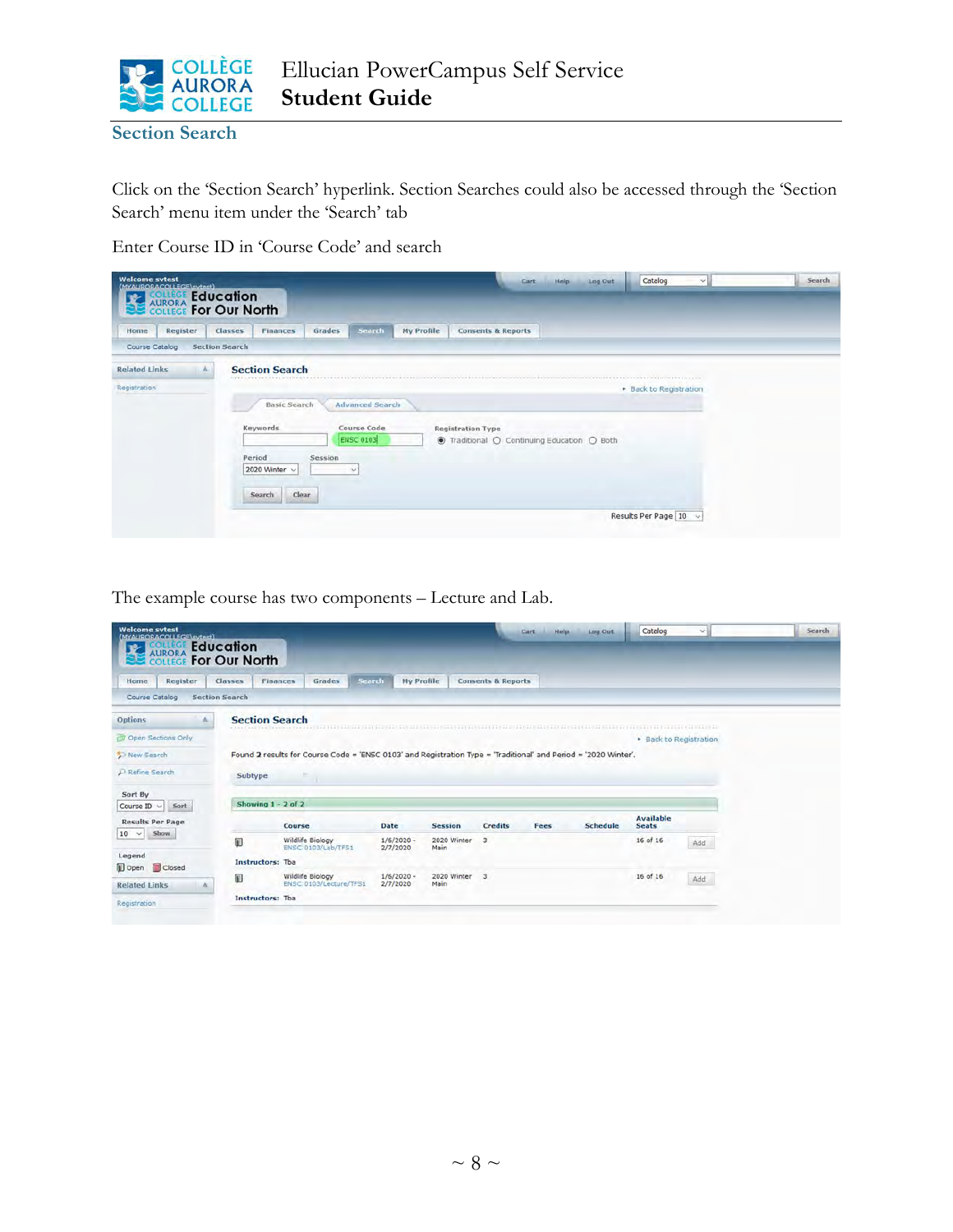

#### Register for Courses

Click 'Add' button to add the course section to your schedule.

| <b>Welcome sytest</b><br>(MYAURORACOLLEGE\sytest)<br><b>AURORA</b><br><b>COLLEGE</b> | <b>Education</b><br>For Our North |                                                                                                                                                             |                             |                     |                               | Cart | Catalog<br>Help<br>Log Out<br>$\sim$ |                                                | Search  |
|--------------------------------------------------------------------------------------|-----------------------------------|-------------------------------------------------------------------------------------------------------------------------------------------------------------|-----------------------------|---------------------|-------------------------------|------|--------------------------------------|------------------------------------------------|---------|
| Home<br>Register                                                                     | Classes                           | Grades<br><b>Finances</b>                                                                                                                                   | My Profile<br><b>Search</b> |                     | <b>Consents &amp; Reports</b> |      |                                      |                                                |         |
| Course Catalog                                                                       | <b>Section Search</b>             |                                                                                                                                                             |                             |                     |                               |      |                                      |                                                |         |
| $\Lambda$<br><b>Options</b>                                                          | <b>Section Search</b>             |                                                                                                                                                             |                             |                     |                               |      |                                      |                                                |         |
| Open Sections Only                                                                   |                                   |                                                                                                                                                             |                             |                     |                               |      | ▶ Back to Registration               | <b>My Cart</b>                                 |         |
| 37 New Search                                                                        |                                   | Found 2 results for Course Code = 'ENSC 0103' and Registration Type = 'Traditional' and Period = '2020 Winter'.                                             |                             |                     |                               |      |                                      | <b>Cart Items</b>                              |         |
| Refine Search                                                                        | Subtype                           |                                                                                                                                                             |                             |                     |                               |      |                                      | <b>ENSC 0103/TFS1</b><br>$1/6/2020 - 2/7/2020$ | $3$ Cr. |
| Sort By                                                                              |                                   |                                                                                                                                                             |                             |                     |                               |      |                                      | Tba                                            |         |
| Course $ID \vee$<br>Sort                                                             | Showing $1 - 2$ of 2              |                                                                                                                                                             |                             |                     |                               |      | <b>Course Added</b>                  | $-Hide$                                        |         |
| <b>Results Per Page</b>                                                              |                                   | Course ENSC 0103/Lecture/TFS1 was added to your shopping cart<br><b>Credits</b><br>Course<br>Date<br><b>Session</b><br>Fees<br>for period 2020/WINTER/Main. |                             |                     |                               |      |                                      |                                                |         |
| Show<br>$10 \times$                                                                  | <b>D</b>                          | Wildlife Biology<br>ENSC 0103/Lab/TFS1                                                                                                                      | $1/6/2020 -$<br>2/7/2020    | 2020 Winter<br>Main | $\overline{\mathbf{3}}$       |      | Proceed to Registration<br>View Cart |                                                |         |
| Legend<br>Open Closed                                                                | Instructors: Tba                  |                                                                                                                                                             |                             |                     |                               |      |                                      |                                                |         |
| <b>Related Links</b><br>A.                                                           | O                                 | Wildlife Biology<br>ENSC 0103/Lecture/TFS1                                                                                                                  | $1/6/2020 -$<br>2/7/2020    | 2020 Winter<br>Main | 3                             |      | 16 of 16                             |                                                |         |
| Registration                                                                         | Instructors: Tba                  |                                                                                                                                                             |                             |                     |                               |      |                                      |                                                |         |
|                                                                                      |                                   |                                                                                                                                                             |                             |                     |                               |      |                                      |                                                |         |

Search and add all the courses to register for the term and 'Proceed to Registration'

The registration screen allows for changes on the course section selections. Continue to the next screen and confirm the selections. The registration request will then be sent to your advisor for approvals.

| <b>Welcome sytest</b><br>(MYAURORACOLLEGE\sytest)<br><b>AURORA</b> | Catalog<br>Search<br><b>Help</b><br>$\checkmark$<br>Cart<br>Log Out<br><b>Education</b><br>For Our North                                                                                                                                                                                                    |
|--------------------------------------------------------------------|-------------------------------------------------------------------------------------------------------------------------------------------------------------------------------------------------------------------------------------------------------------------------------------------------------------|
| <b>Register</b><br>Home<br><b>Traditional Courses</b>              | Classes<br><b>Finances</b><br><b>My Profile</b><br><b>Consents &amp; Reports</b><br>Grades<br>Search<br>Continuing Education                                                                                                                                                                                |
| <b>Related Links</b><br>Section Search<br>View Schedule            | <b>Traditional Courses - 2020/Winter</b><br>√ Review Schedule<br>√ Complete<br>$\checkmark$ Finalize<br>Select Period<br>You have successfully submitted your 2020/Winter schedule for Advisor approval. After your Advisor approves<br>your schedule, you will be registered for the courses and notified. |
|                                                                    | . Modify your schedule for 2020/Winter<br>· Select another Registration Period                                                                                                                                                                                                                              |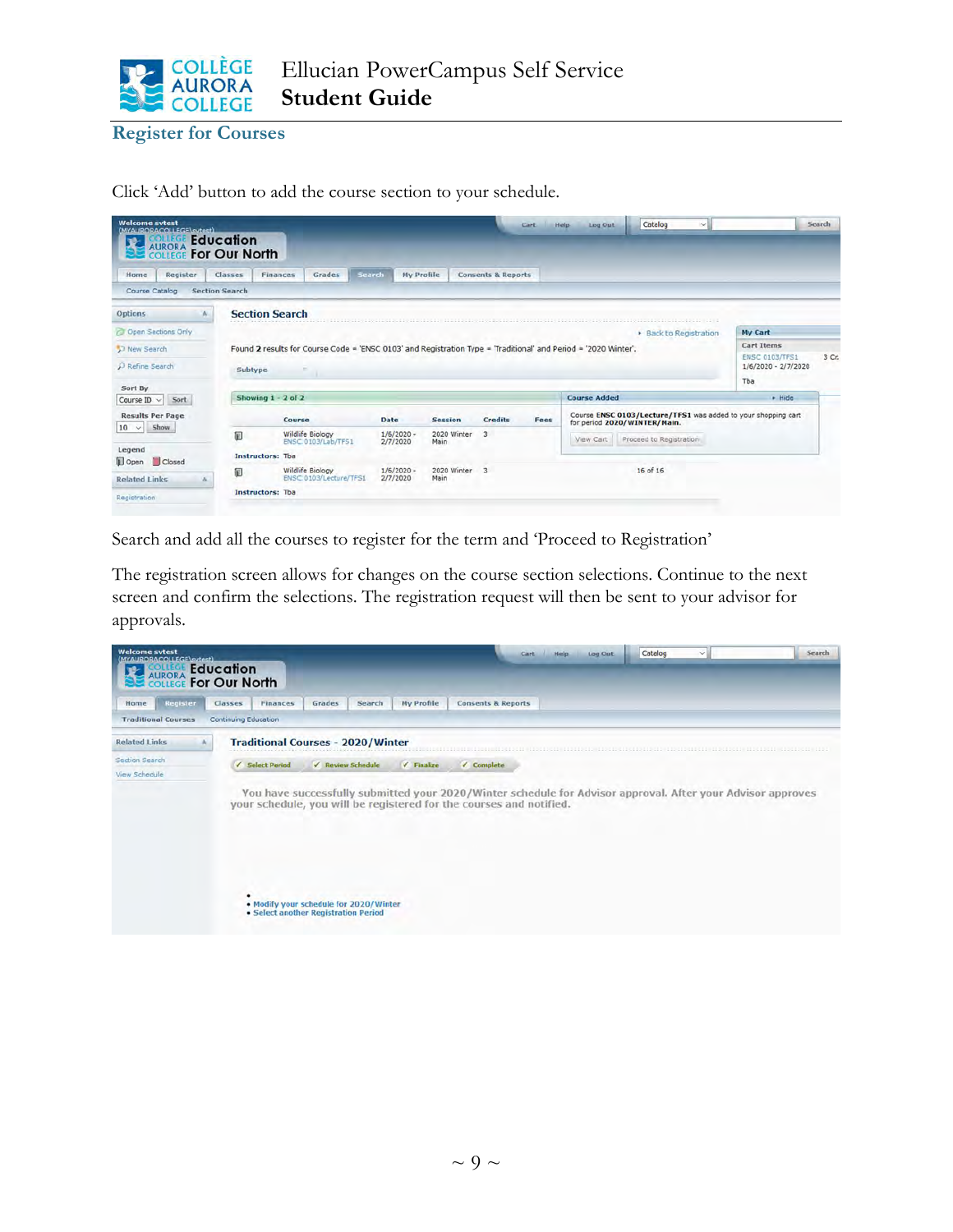

Click on 'View Schedule' to check the status of the registration

| <b>Welcome sytest</b>                                                                                                                                | (MYAURORACOLLEGE\sytest)<br><b>AURORA</b> | <b>Education</b><br>For Our North |                                                                                                                                                                                                                                                                                       |               |        |                                                            |                               | Help.<br>Cart       | Log Out | Catalog | Ń. |                                                                                                                               | Search                               |
|------------------------------------------------------------------------------------------------------------------------------------------------------|-------------------------------------------|-----------------------------------|---------------------------------------------------------------------------------------------------------------------------------------------------------------------------------------------------------------------------------------------------------------------------------------|---------------|--------|------------------------------------------------------------|-------------------------------|---------------------|---------|---------|----|-------------------------------------------------------------------------------------------------------------------------------|--------------------------------------|
| Home                                                                                                                                                 | Register                                  | Classes                           | <b>Finances</b>                                                                                                                                                                                                                                                                       | <b>Grades</b> | Search | My Profile                                                 | <b>Consents &amp; Reports</b> |                     |         |         |    |                                                                                                                               |                                      |
| Schedule                                                                                                                                             | <b>Permission Requests</b>                |                                   |                                                                                                                                                                                                                                                                                       |               |        |                                                            |                               |                     |         |         |    |                                                                                                                               |                                      |
|                                                                                                                                                      |                                           |                                   | <b>Student Schedule</b>                                                                                                                                                                                                                                                               |               |        |                                                            |                               |                     |         |         |    |                                                                                                                               |                                      |
| <b>Student Schedule</b><br>Options<br>Text Grid<br>Period<br>2020/Winter<br>$\Box$ Courses in Cart<br>Waitlisted Courses<br>Con Ed Courses<br>Submit | $\sim$                                    |                                   | Traditional 2020/Winter/Main<br>Awaiting Advisor Approval<br>ENSC 0103/Lecture/TFS1 - Wildlife Biology<br>Credits 3 Type 50 Grade passing<br>Schedule<br>Instructors Tba,<br>ENSC 0103/Lab/TFS1 - Wildlife Biology<br>Credits 3 Type 50 Grade passing<br>Schedule<br>Instructors Tba. |               |        |                                                            |                               |                     |         |         |    | Duration 1/6/2020 - 2/7/2020<br>Duration 1/6/2020 - 2/7/2020                                                                  | <b>CEUs 0.00</b><br><b>CEUs 0.00</b> |
|                                                                                                                                                      |                                           |                                   | <b>Total Registered Courses 0</b><br><b>Total Awaiting Approval 2</b><br>Academic Information for 2020/Winter<br><b>Advisor Test, Advisor</b>                                                                                                                                         |               |        | Program/Degree/Curriculum Post Secondary /Diploma/Dip ENRT |                               | Class Level Level 1 |         |         |    | Total Registered Credits 0<br><b>Total Registered CEUs 0</b><br>Total Awaiting Approval Credits 6<br>Full/Part Time Full Time |                                      |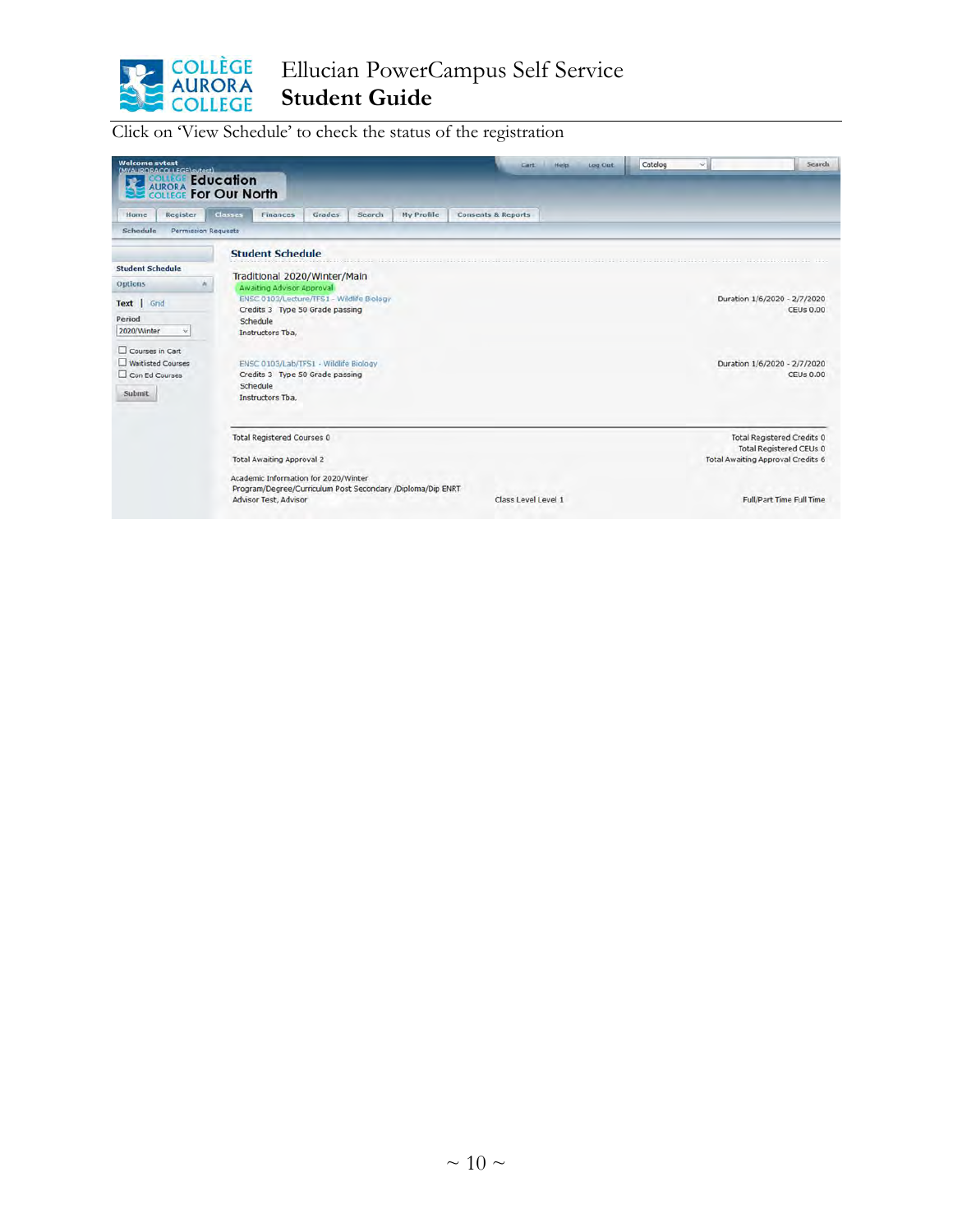

#### Bills and Payments

The 'Finances' tab has the options to view the charges and fees by term and make online payments.

#### Charges and Fees

Select 'Balance' menu item under the 'Finances' tab

| <b>Welcome sytest</b><br>(MYAURORACOLLEGE\sytest)<br><b>AURORA</b><br>COLLEGE | <b>Education</b><br>For Our North |                                  |        |        |                                                                    | Cart                          | Help<br>Log Out                | Catalog | NG | Search                   |
|-------------------------------------------------------------------------------|-----------------------------------|----------------------------------|--------|--------|--------------------------------------------------------------------|-------------------------------|--------------------------------|---------|----|--------------------------|
| Register<br>Home                                                              | Classes                           | <b>Finances</b>                  | Grades | Search | <b>My Profile</b>                                                  | <b>Consents &amp; Reports</b> |                                |         |    |                          |
| Balance<br>Statement                                                          |                                   |                                  |        |        |                                                                    |                               |                                |         |    |                          |
| Options<br>×.                                                                 |                                   | <b>Balance</b>                   |        |        |                                                                    |                               |                                |         |    |                          |
| Period<br>2019/Fall v<br>View<br>$\circ$                                      |                                   | 2019/Fall<br><b>Summary Type</b> |        |        | Here is a summary of your account balance for the selected Period. |                               |                                |         |    | <b>Amount</b>            |
| Detail by<br>Charges/Credits                                                  | Fees                              |                                  |        |        |                                                                    |                               |                                |         |    | \$100.00                 |
| O Detail by Summary<br>Type                                                   | Tuition                           |                                  |        |        |                                                                    |                               |                                |         |    | \$1,800.00               |
| C Balance Summary<br>Change<br>Make a Payment<br>×                            |                                   |                                  |        |        |                                                                    |                               | Summary Total:<br>Balance Due: |         |    | \$1,900.00<br>\$1,900.00 |
| Apply Payment To<br>2019/Fall v<br>Amount<br><b>Make a Payment</b>            |                                   |                                  |        |        |                                                                    |                               |                                |         |    |                          |

Select the Period / Term, change the view options and click the 'Change' button on the left panel to view the charge details

| <b>Welcome sytest</b><br>(MYAURORACOLLEGE\sytest)<br><b>AURORA</b><br>COLLEGE | <b>Education</b><br>For Our North |                                                                             |           |        |                   | Cart                          | Catalog<br><b>Help</b><br>Log Out          | Search<br>$\checkmark$                                                     |
|-------------------------------------------------------------------------------|-----------------------------------|-----------------------------------------------------------------------------|-----------|--------|-------------------|-------------------------------|--------------------------------------------|----------------------------------------------------------------------------|
| Home<br>Register                                                              | Classes                           | <b>Finances</b>                                                             | Grades    | Search | <b>My Profile</b> | <b>Consents &amp; Reports</b> |                                            |                                                                            |
| Statement<br>Balance                                                          |                                   |                                                                             |           |        |                   |                               |                                            |                                                                            |
| <b>Options</b><br>$\boldsymbol{\mathcal{N}}$                                  | <b>Balance</b>                    |                                                                             |           |        |                   |                               |                                            |                                                                            |
| Period<br>2019/Fall ~<br><b>View</b>                                          | <b>2019/Fall</b>                  | Here is your Account History for the selected Period.<br>Summary Type: Fees |           |        |                   |                               |                                            | Total: \$100.00                                                            |
| Detail by<br>Charges/Credits                                                  | Date                              |                                                                             | Period    |        |                   | Type                          | <b>Description</b>                         | <b>Amount</b>                                                              |
| · Detail by Summary<br>Type                                                   |                                   | 11/14/2019                                                                  | 2019/Fall |        |                   | Charge                        | Computer Lab Fee - Thebacha<br>Campus      | \$50.00                                                                    |
| <b>Balance Summary</b>                                                        |                                   | 11/14/2019                                                                  | 2019/Fall |        |                   | Charge                        | Recreation Fee - Thebacha<br>Campus        | \$25.00                                                                    |
| Change                                                                        |                                   | 11/14/2019                                                                  | 2019/Fall |        |                   | Charge                        | Full Time Student Fee -<br>Thebacha Campus | \$25.00                                                                    |
| Make a Payment<br>$\Lambda$<br><b>Apply Payment To</b>                        |                                   | Summary Type: Tuition                                                       |           |        |                   |                               |                                            | Total: \$1,800.00                                                          |
| 2019/Fall $\vee$                                                              | Date                              |                                                                             | Period    |        |                   | <b>Type</b>                   | <b>Description</b>                         | <b>Amount</b>                                                              |
| Amount                                                                        |                                   | 11/14/2019                                                                  | 2019/Fall |        |                   | Charge                        | Full Time Tuition - Thebacha<br>Campus     | \$1,800.00                                                                 |
| <b>Make a Payment</b>                                                         |                                   |                                                                             |           |        |                   |                               |                                            | Summary Total: \$1,900.00<br>Balance:<br>\$0.00<br>Balance Due: \$1,900.00 |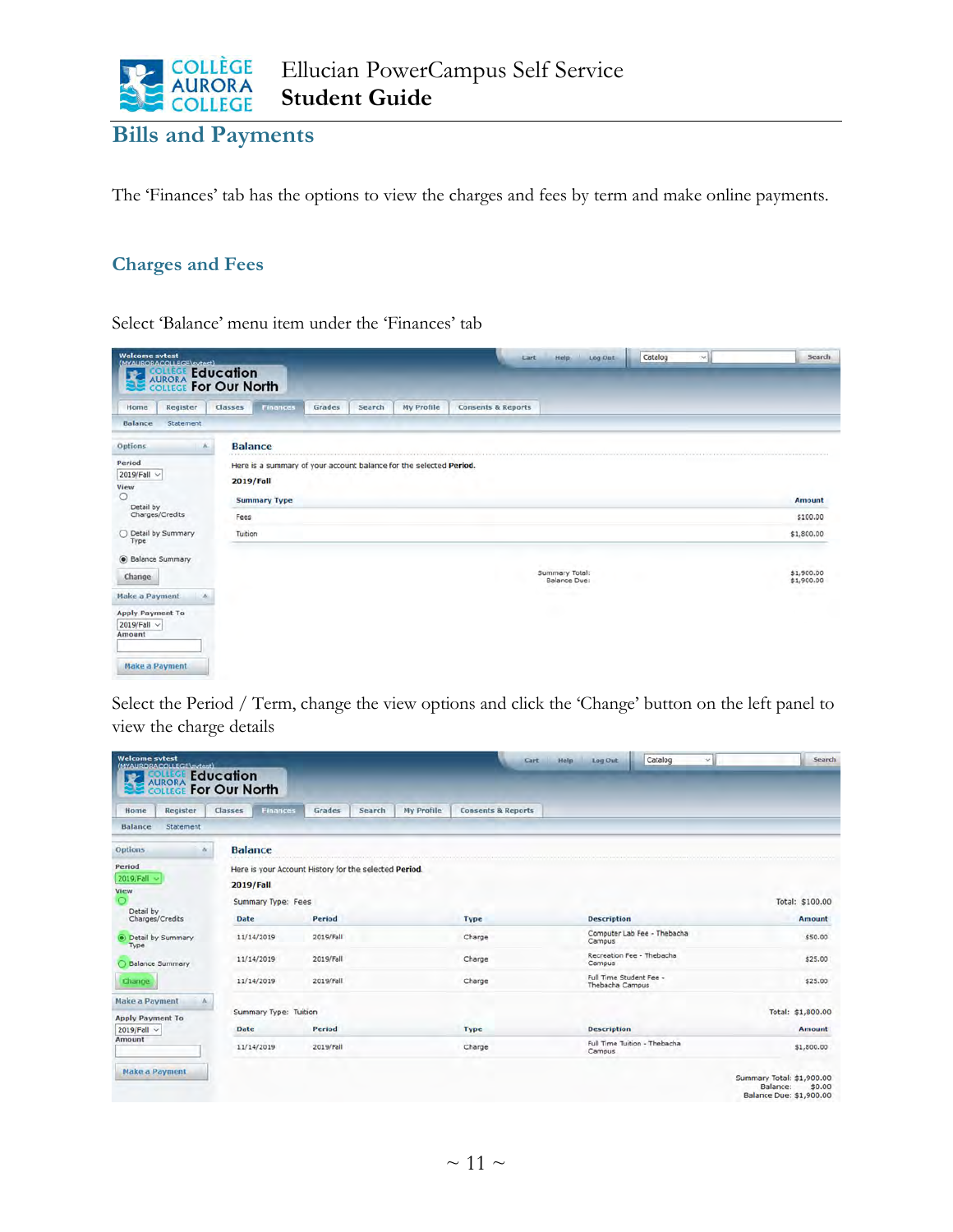

#### Payments

You will need a Credit / Debit card with VISA or Mastercard sign to make payments online.

Select the 'Balance' menu item under the 'Finances' tab.

In the 'Make a Payment' section of the left panel select the Period / Term, enter the payment amount and click the 'Make a Payment' button.

| Register<br><b>Home</b>                   | Classes<br><b>Finances</b>      | Grades<br>Search                                      | My Profile<br><b>Consents &amp; Reports</b> |                                            |                   |
|-------------------------------------------|---------------------------------|-------------------------------------------------------|---------------------------------------------|--------------------------------------------|-------------------|
| Balance<br>Statement                      |                                 |                                                       |                                             |                                            |                   |
| <b>Options</b>                            | <b>Balance</b>                  |                                                       |                                             |                                            |                   |
| Period<br>2019/Fall ~<br>View<br>$\circ$  | 2019/Fall<br>Summary Type: Fees | Here is your Account History for the selected Period. |                                             |                                            | Total: \$100.00   |
| Detail by<br>Charges/Credits              | Date                            | Period                                                | Type                                        | <b>Description</b>                         | Amount            |
| C Detail by Summary<br>Type               | 11/14/2019                      | 2019/Fall                                             | Charge                                      | Computer Lab Fee - Thebacha<br>Campus      | \$50.00           |
| ○ Balance Summary                         | 11/14/2019                      | 2019/Fall                                             | Charge                                      | Recreation Fee - Thebacha<br>Campus        | \$25.00           |
| Change                                    | 11/14/2019                      | 2019/Fall                                             | Charge                                      | Full Time Student Fee -<br>Thebacha Campus | \$25.00           |
| Make a Payment<br>i A<br>Apply Payment To | Summary Type: Tuition           |                                                       |                                             |                                            | Total: \$1,800.00 |
| 2019/Fall v                               | Date                            | Period                                                | Type                                        | <b>Description</b>                         | Amount            |
| Amount<br>1000.00                         | 11/14/2019                      | 2019/Fall                                             | Charge                                      | Full Time Tuition - Thebacha<br>Campus     | \$1,800.00        |

You will receive a warning message stating that you will be redirected to a website outside Self-Service; click the OK button to go to the payment website.

You will be redirected to the screen as shown below: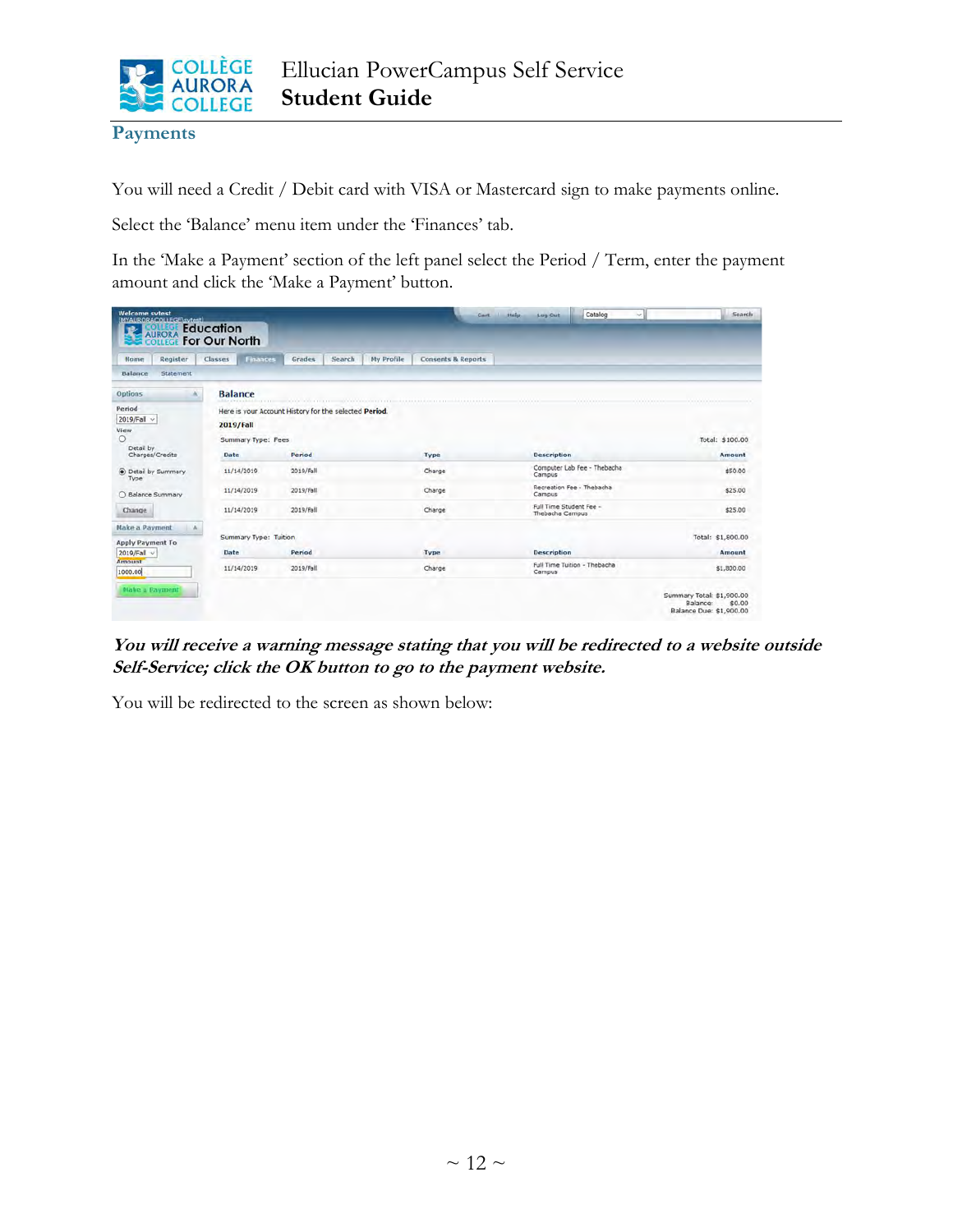

| $\equiv$<br>Payment Method | Confirmation | $\oplus$<br>Receipt |
|----------------------------|--------------|---------------------|
| Transaction                | Make Payment |                     |
| Amount                     | CA\$1,000.00 |                     |
| Card Information           |              |                     |
| Card number                |              |                     |
|                            |              | Continue<br>Cancel  |

Enter the credit / debit card number and click 'Continue'.

| <b>COL</b>             |                 |      |              |                      |         |          |
|------------------------|-----------------|------|--------------|----------------------|---------|----------|
| Payment Method         |                 |      |              | Confirmation         | Receipt |          |
| <b>Transaction</b>     | Make Payment    |      |              |                      |         |          |
| Amount                 | CA\$1,000.00    |      |              |                      |         |          |
| Card Information       |                 |      |              | Personal Information |         |          |
| Card number            | <b>RRRR1111</b> |      | $\checkmark$ | Email                |         |          |
| <b>Expiration date</b> | Month<br>٠      | Year | ٠            |                      |         |          |
| Card security code @   |                 |      |              |                      |         |          |
| Name on card           |                 |      |              |                      |         |          |
|                        |                 |      |              |                      | Cancel  | Continue |

VISA

Provide the card expiration date, the card security code, the name on card and the email id to receive the payment receipt.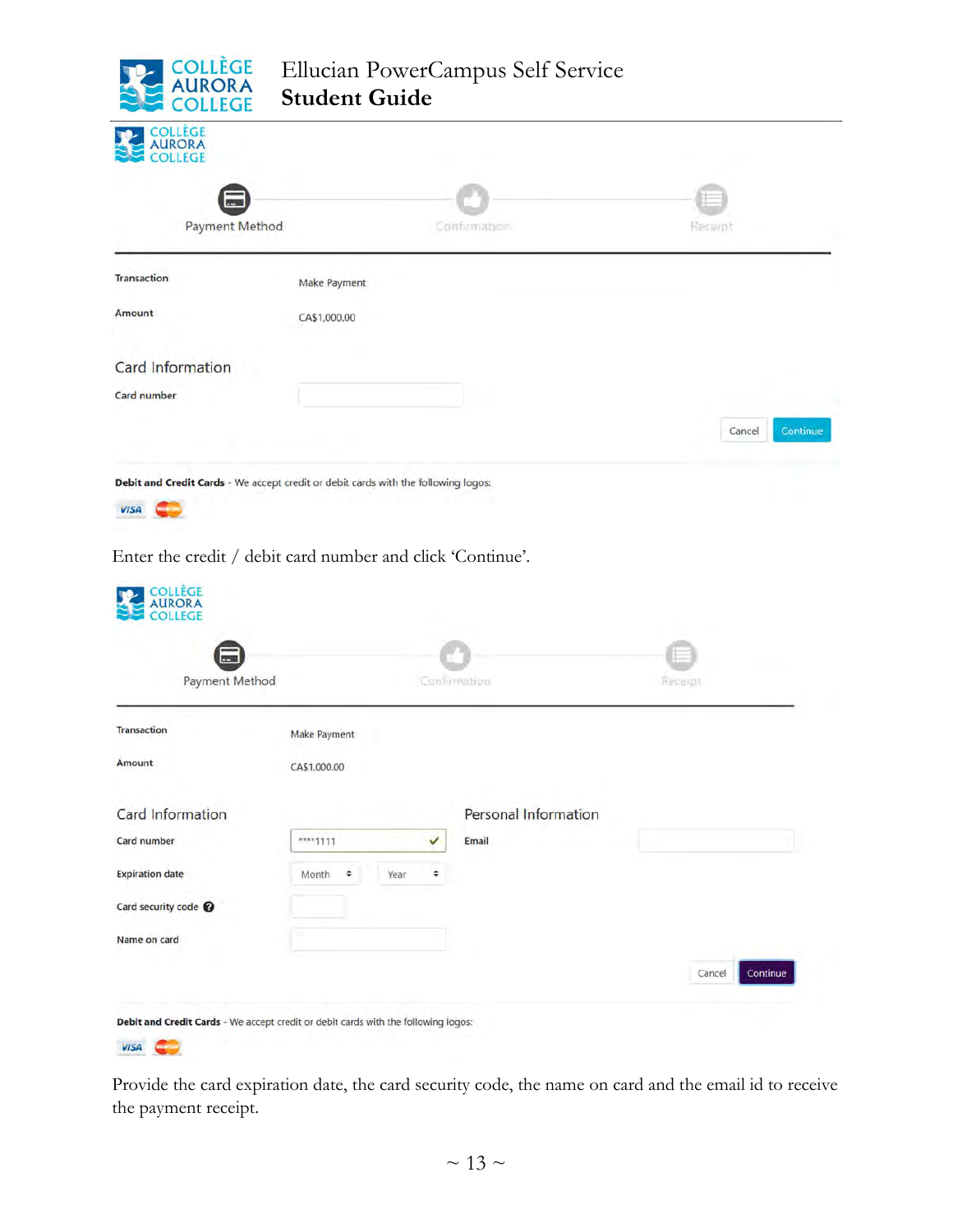

| COLLEGE<br><b>AURORA</b><br>COLLEGE |  |
|-------------------------------------|--|
|                                     |  |

| Payment Method         |                     | Confirmation          | Recept                      |
|------------------------|---------------------|-----------------------|-----------------------------|
| <b>Transaction</b>     | Make Payment        |                       |                             |
| Amount                 | CA\$1,000.00        |                       |                             |
| Card Information       |                     | Personal Information  |                             |
| Card number            | **** 1111           | $\checkmark$<br>Email | username@myauroracollege. V |
| <b>Expiration date</b> | $\checkmark$<br>01  | 2030 $\sqrt{ }$       |                             |
| Card security code @   | ✓<br>125            |                       |                             |
| Name on card           | <b>Test Payment</b> | ✓                     |                             |
|                        |                     |                       | Continue                    |

VISA

Click the 'Continue' button. You will be redirected to a screen to review the payment information.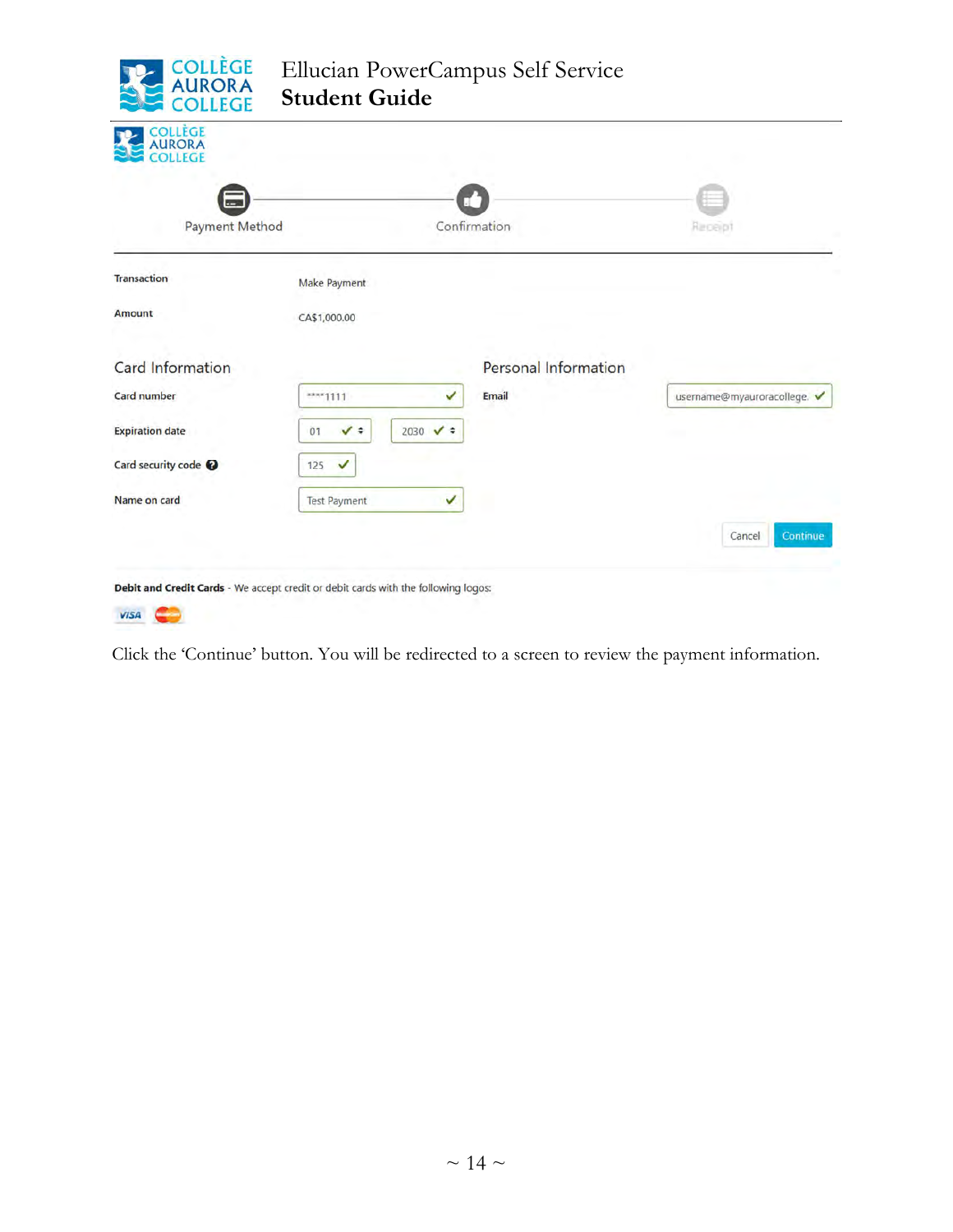

| <b>COLLÈGE</b><br>AURORA<br>COLLEGE                                                                                                         |                                                                         |                          |
|---------------------------------------------------------------------------------------------------------------------------------------------|-------------------------------------------------------------------------|--------------------------|
| Payment Method                                                                                                                              | Confirmation                                                            | Receipt                  |
| Review the information below before submitting.                                                                                             |                                                                         |                          |
| Transaction.                                                                                                                                | Make Payment<br>CA\$1,000.00                                            |                          |
| Payment date                                                                                                                                | 10/22/21                                                                |                          |
| Payment method                                                                                                                              | <b>Test Payment</b><br>Visa card ending in **** 1111<br>expires 01/2030 |                          |
| <b>Billing address</b>                                                                                                                      | Not provided                                                            |                          |
| Email                                                                                                                                       | username@myauroracollege.ca                                             |                          |
| <b>Return Policy</b>                                                                                                                        |                                                                         |                          |
| Refer to the finance policy at Policies - Aurora College for information on refunds.<br>Disclaimer: This policy is currently being updated. |                                                                         |                          |
| Print                                                                                                                                       |                                                                         |                          |
|                                                                                                                                             |                                                                         | Submit<br>Back<br>Cancel |

Click 'Submit' to confirm the payment. You will see a message "Payment successful! In order to complete your transaction, you must click Finish. A copy of this receipt was emailed to username@myauroracollege.ca."

Click the 'Finish' button to be redirected back to Self Service.

If the Payment was completed successfully, your balance would be updated immediately.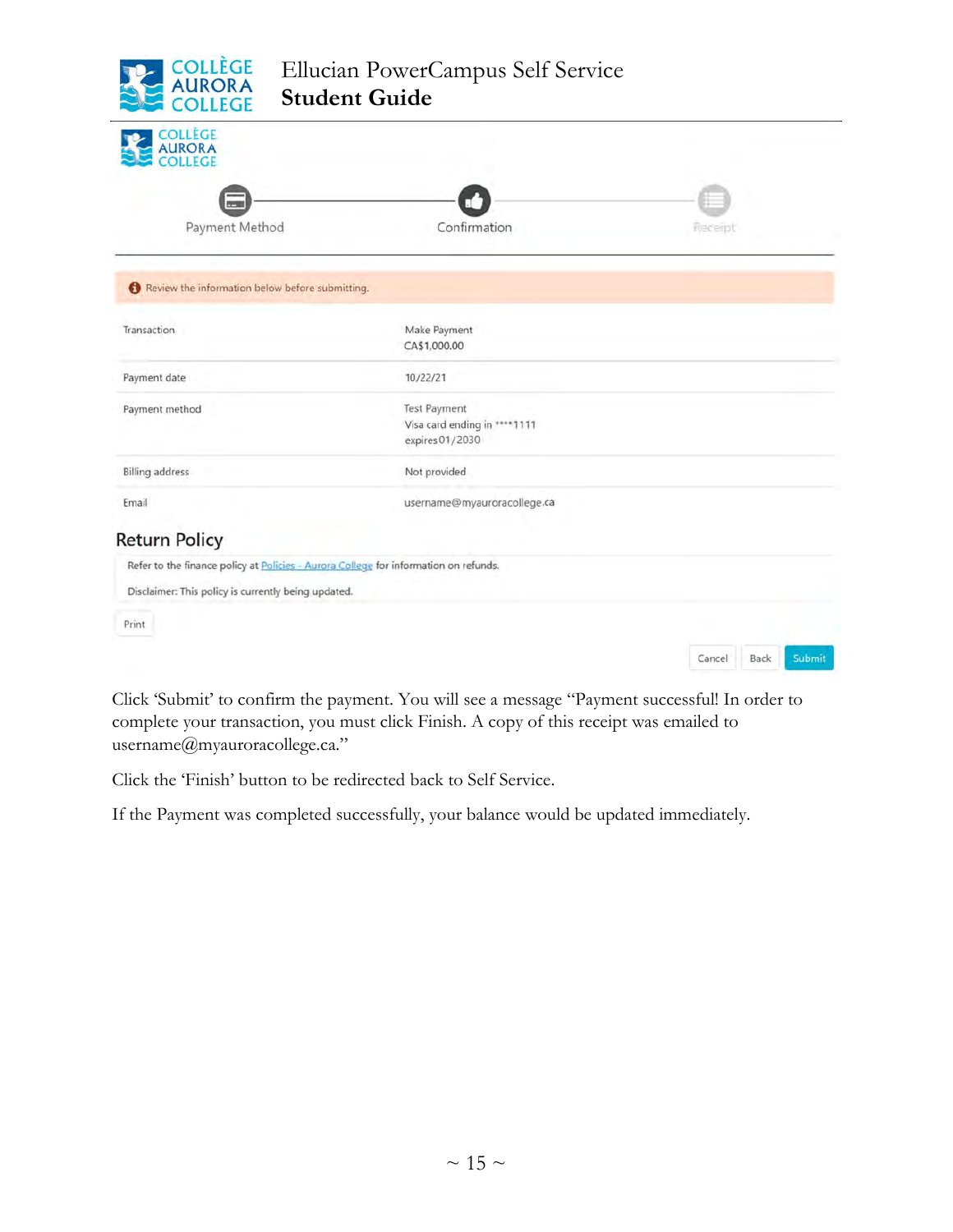

| <b>Welcome sytest</b><br>(NYAURORACOLLEGE) sytest)<br><b>AURORA</b><br><b>COLLEGE</b> | <b>Education</b><br>For Our North |                                                                                          |           |        |                   | Cart.                         | Catalog<br><b>Halp</b><br>$\sim$<br>$\mathcal{L}$<br>Lug Out | Search                                                              |
|---------------------------------------------------------------------------------------|-----------------------------------|------------------------------------------------------------------------------------------|-----------|--------|-------------------|-------------------------------|--------------------------------------------------------------|---------------------------------------------------------------------|
| Register<br>Home                                                                      | Classes                           | Finances                                                                                 | Grades    | Search | <b>Hy Profile</b> | <b>Consents &amp; Reports</b> |                                                              |                                                                     |
| Statement<br>Balance                                                                  |                                   |                                                                                          |           |        |                   |                               |                                                              |                                                                     |
| <b>Options</b>                                                                        | $\mathcal{A}_\mathbf{r}$          | <b>Balance</b><br>a displayed a postage of the company of the company of the second      |           |        |                   |                               |                                                              |                                                                     |
| Period<br>2019/Fall v<br>View<br>O                                                    |                                   | Here is your Account History for the selected Period.<br>2019/Fall<br>Summary Type: Fees |           |        |                   |                               |                                                              | Total: \$100.00                                                     |
| Detail by<br>Charges/Credits                                                          | Date                              |                                                                                          | Period    |        |                   | Type                          | <b>Description</b>                                           | <b>Amount</b>                                                       |
| C Detail by Summary<br>Type                                                           |                                   | 11/14/2019                                                                               | 2019/Fall |        |                   | Charge                        | Computer Lab Fee - Thebacha<br>Campus                        | \$50.00                                                             |
| Balance Summary                                                                       |                                   | 11/14/2019                                                                               | 2019/Fall |        |                   | Charge                        | Recreation Fee - Thebacha<br>Campus                          | \$25.00                                                             |
| Change                                                                                |                                   | 11/14/2019                                                                               | 2019/Fall |        |                   | Charge                        | Full Time Student Fee -<br>Thebacha Campus                   | \$25.00                                                             |
| Make a Payment                                                                        | a.                                |                                                                                          |           |        |                   |                               |                                                              |                                                                     |
| Apply Payment To                                                                      |                                   | Summary Type: Payments                                                                   |           |        |                   |                               |                                                              | Total: (\$1,000.00)                                                 |
| $2019$ /Fall $\sim$<br>Amount                                                         | <b>Date</b>                       |                                                                                          | Period    |        |                   | Type                          | Description                                                  | Amount                                                              |
|                                                                                       |                                   | 10/22/2019                                                                               | 2019/Fall |        |                   | Cash Receipt                  | Online Payment via Self Service                              | \$1,000.00                                                          |
| <b>Make a Payment</b>                                                                 |                                   | Summary Type: Tuition.                                                                   |           |        |                   |                               |                                                              | Total: \$1,800.00                                                   |
|                                                                                       | Date                              |                                                                                          | Period    |        |                   | Type                          | Description                                                  | Amount                                                              |
|                                                                                       |                                   | 11/14/2019                                                                               | 2019/Fall |        |                   | Charge                        | Full Time Tuition - Thebacha<br>Campus                       | \$1,800.00                                                          |
|                                                                                       |                                   |                                                                                          |           |        |                   |                               |                                                              | Summary Total: \$900.00<br>Balance: \$0.00<br>Balance Due: \$900.00 |

## **Transcripts**

#### Unofficial Transcript

Select 'Unofficial Transcript' under the 'Grades' tab

| <b>Welcome sytest</b>   | (MYAURORACOLLEGE\sytest)<br><b>AURORA</b><br><b>COLLEGE For Our North</b> | <b>Education</b>             |                                                                       | Cart                                                                                                                                | Help Log Out | Catalog<br>$\sim$ | Search                |
|-------------------------|---------------------------------------------------------------------------|------------------------------|-----------------------------------------------------------------------|-------------------------------------------------------------------------------------------------------------------------------------|--------------|-------------------|-----------------------|
| Home                    | Register                                                                  | Classes<br>Finances          | Grades<br>Search<br><b>My Profile</b>                                 | <b>Consents &amp; Reports</b>                                                                                                       |              |                   |                       |
|                         | <b>Unofficial Transcript</b>                                              | Request Transcript           | Grade Report                                                          |                                                                                                                                     |              |                   |                       |
| Options                 | ×                                                                         | <b>Unofficial Transcript</b> |                                                                       |                                                                                                                                     |              |                   |                       |
| <b>Print Trenscript</b> |                                                                           |                              | Here is your unofficial transcript, sorted by academic year and term. |                                                                                                                                     |              |                   |                       |
|                         |                                                                           |                              |                                                                       | <b>Unofficial Transcript</b>                                                                                                        |              |                   |                       |
|                         |                                                                           |                              |                                                                       | <b>Aurora College System</b><br><b>Office of the Registrar</b><br><b>Aurora College</b><br>PO Box 1290<br>Fort Smith, NT NT X0E 0P0 |              |                   |                       |
|                         |                                                                           | Name: Doe, Joe               |                                                                       |                                                                                                                                     |              | DOB:Jan 31        |                       |
|                         |                                                                           | Program/Degree/Curriculum:   |                                                                       | Degree Awarded:                                                                                                                     |              | Date Granted:     |                       |
|                         |                                                                           | <b>Resources Technology</b>  | Post Secondary/Diploma/Environment and Natural                        | No Degree Awarded Yet                                                                                                               |              |                   |                       |
|                         |                                                                           | Honors:                      |                                                                       | Cumulative GPA: 0.00                                                                                                                |              |                   |                       |
|                         |                                                                           | <b>Previous Institution:</b> |                                                                       |                                                                                                                                     |              |                   |                       |
|                         |                                                                           |                              | 2019 Fall (8/18/2019 - 1/24/2020)                                     |                                                                                                                                     |              |                   |                       |
|                         |                                                                           | <b>Thebacha Campus</b>       |                                                                       |                                                                                                                                     |              |                   |                       |
|                         |                                                                           | Course                       | Title                                                                 | Sub Type                                                                                                                            | Grade        | Credits           | <b>Quality Points</b> |
|                         |                                                                           | <b>ENSC 0101</b>             | Communications & Tec.                                                 | Lecture                                                                                                                             |              | 3                 | 0.00                  |
|                         |                                                                           | <b>ENSC 0102</b>             | Ecology                                                               | Lecture                                                                                                                             |              | $\overline{3}$    | 0.00                  |
|                         |                                                                           | <b>ENSC 0104</b>             | <b>Applied Mathematics</b>                                            | Lecture                                                                                                                             |              | 3                 | 0.00                  |
|                         |                                                                           | ENRC OINT                    | Analized Pammidge Ana                                                 | Employee                                                                                                                            |              | $\Rightarrow$     | o no                  |

Use the 'Print Transcript' option on the left to print the transcript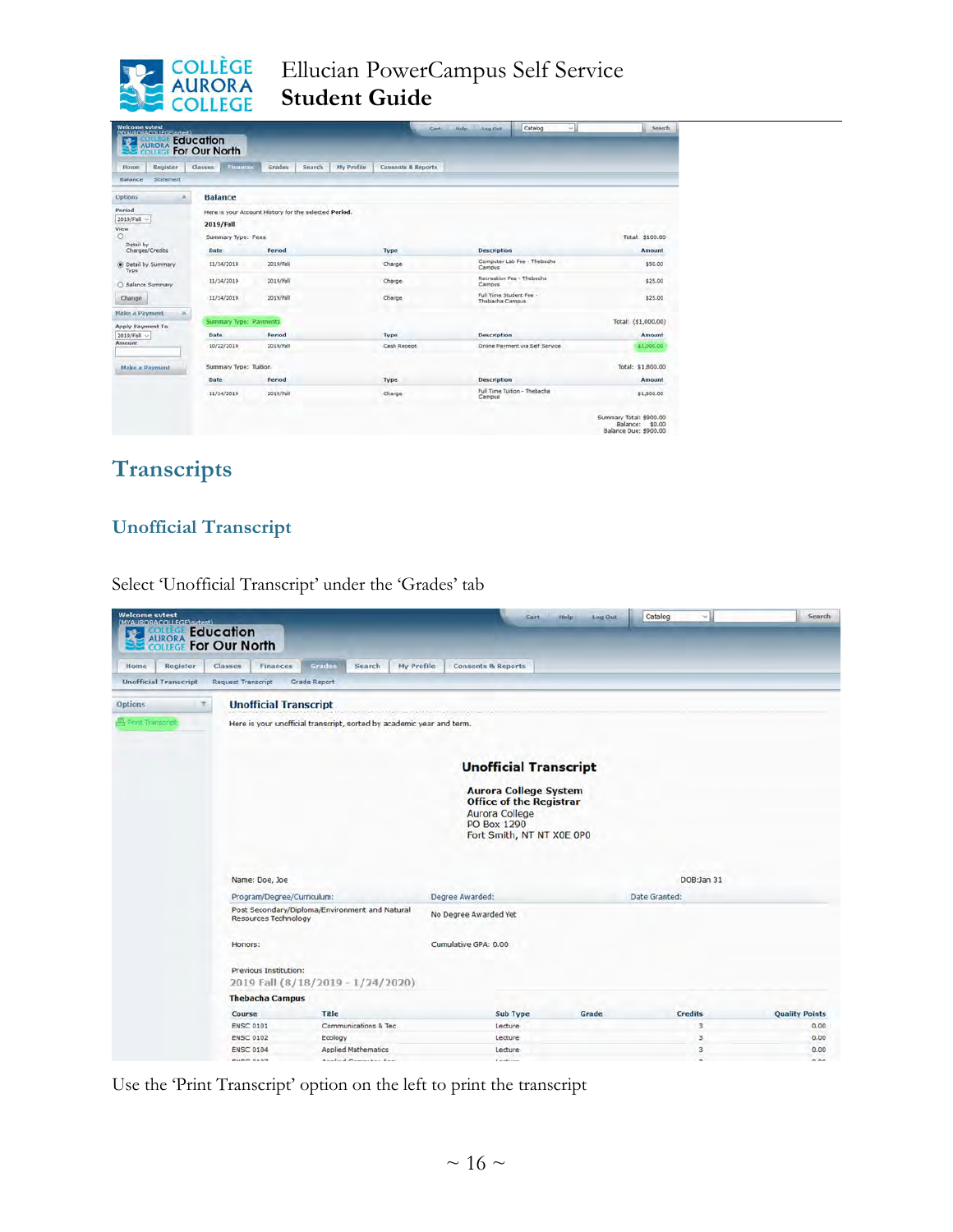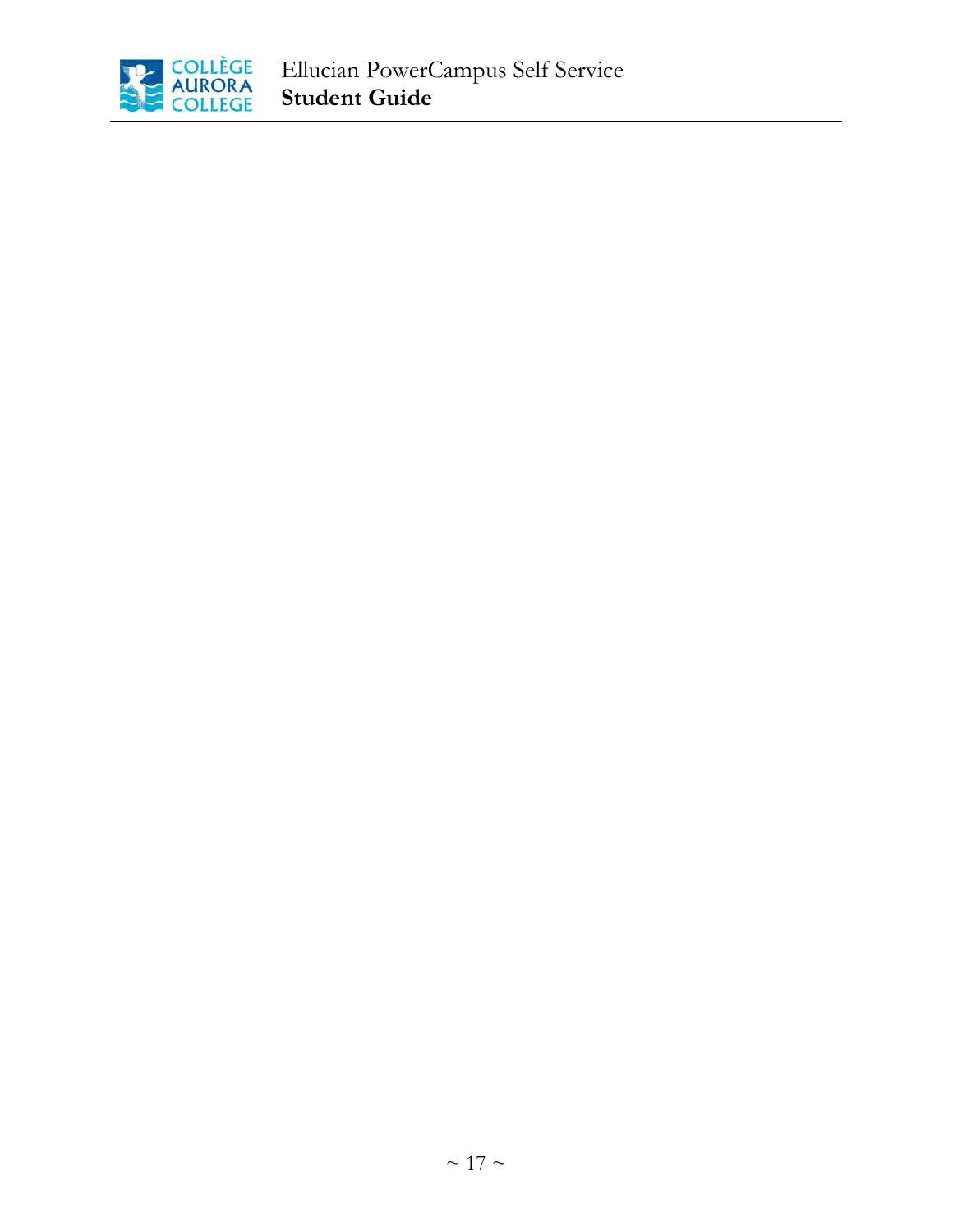

#### Request for Official Transcript

Select the 'Request Transcript' menu item under the Grades tab

Fill the online form and click 'Submit Request'

| Home<br>Register             | Finances<br>Classes       | Grades              | <b>My Profile</b><br>Search | <b>Consents &amp; Reports</b> |  |                                                                                                                                                                 |
|------------------------------|---------------------------|---------------------|-----------------------------|-------------------------------|--|-----------------------------------------------------------------------------------------------------------------------------------------------------------------|
| <b>Unofficial Transcript</b> | <b>Request Transcript</b> | Grade Report        |                             |                               |  |                                                                                                                                                                 |
|                              | <b>Request Transcript</b> |                     |                             |                               |  |                                                                                                                                                                 |
|                              | for Request.              |                     |                             |                               |  | Please specify where you want us to send your transcript. If you do not want us to process your transcript request now, please include the date with the Reason |
|                              | $\star$ = Required        |                     |                             |                               |  |                                                                                                                                                                 |
|                              | <b>Name of Recipient</b>  | ÷                   |                             |                               |  |                                                                                                                                                                 |
|                              |                           |                     |                             |                               |  |                                                                                                                                                                 |
|                              |                           |                     |                             |                               |  |                                                                                                                                                                 |
|                              | <b>House Number</b>       |                     |                             |                               |  |                                                                                                                                                                 |
|                              | <b>Address Line 1</b>     | $\star$             |                             |                               |  |                                                                                                                                                                 |
|                              | Address Line 2            |                     |                             |                               |  |                                                                                                                                                                 |
|                              | Address Line 3            |                     |                             |                               |  |                                                                                                                                                                 |
|                              | Address Line 4            |                     |                             |                               |  |                                                                                                                                                                 |
|                              | City                      | $\scriptstyle\star$ |                             |                               |  |                                                                                                                                                                 |
|                              | State/Province            | Ħ                   | $\checkmark$                |                               |  |                                                                                                                                                                 |
|                              | <b>Postal Code</b>        | ₩                   |                             |                               |  |                                                                                                                                                                 |
|                              | Country                   | *                   | ŵ                           |                               |  |                                                                                                                                                                 |
|                              | Number of Copies          | ×.                  |                             |                               |  |                                                                                                                                                                 |
|                              |                           |                     |                             |                               |  |                                                                                                                                                                 |
|                              | <b>Reason for Request</b> | *                   |                             |                               |  |                                                                                                                                                                 |

You will be redirected to the confirmation page along with the Billing Information for the request.

Click 'Continue' button to pay the amount online.

The request is confirmed once the payment is made.

The Office of the Registrar will process the request and send the official transcript to the address on the request.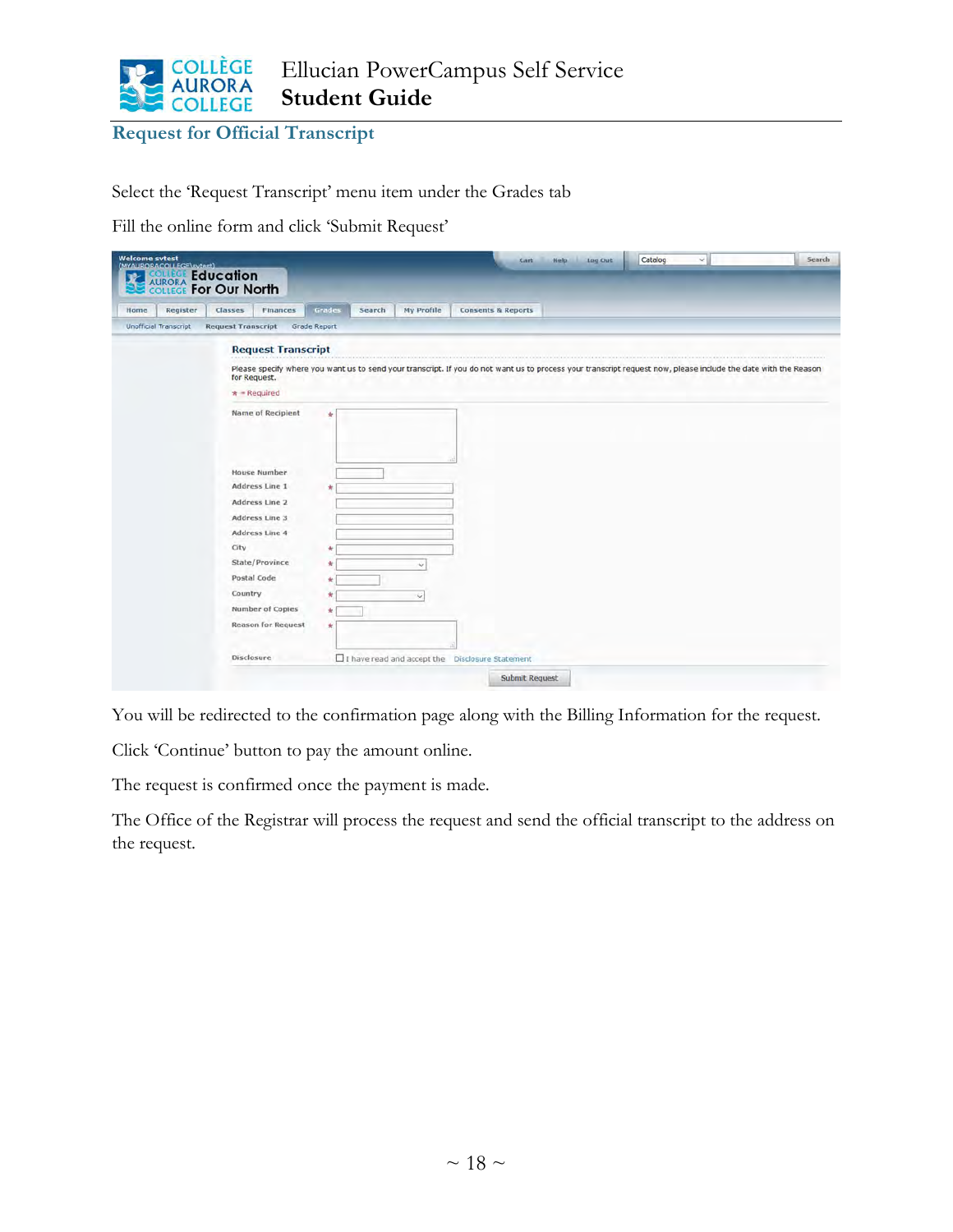

## Updating Your Contact Information

Go to the 'My Profile' tab to update your contact information.

#### Update Phone Numbers

Select the 'My Profile' tab and click on the 'Phone Numbers' menu item

| <b>Welcome sytest</b> | (MYAURORACOLLEGE\sytest)<br><b>AURORA</b><br>COLLEGE For Our North | <b>Education</b>     |                                                                                                       |           |                      | Cart                                  | Help Log Out                  | Catalog<br>$\checkmark$                                                                                                           | Search |
|-----------------------|--------------------------------------------------------------------|----------------------|-------------------------------------------------------------------------------------------------------|-----------|----------------------|---------------------------------------|-------------------------------|-----------------------------------------------------------------------------------------------------------------------------------|--------|
| Home                  | Register                                                           | Classes              | <b>Finances</b>                                                                                       | Grades    | Search               | <b>My Profile</b>                     | <b>Consents &amp; Reports</b> |                                                                                                                                   |        |
|                       | <b>Account Information</b>                                         | Personal Information |                                                                                                       | Addresses | <b>Phone Numbers</b> |                                       |                               |                                                                                                                                   |        |
|                       |                                                                    |                      | <b>Phone Numbers</b><br>is already listed, or select your primary phone number.<br>Add a Phone Number |           |                      | There are currently no phone numbers. |                               | List the phone numbers that you want us to use to contact you. You can add a new phone number, edit or delete a phone number that |        |

To add new numbers click on 'Add a Phone Number and enter the phone number along with the phone type and description.

| <b>Welcome sytest</b><br>(MYAURORACOLLEGE\sytest)<br><b>AURORA</b> | <b>Education</b><br><b>OLLEGE For Our North</b>                            |                                                     | Cart Help<br>Log Out          | Catalog<br>$\checkmark$                                                                                                             | Search |
|--------------------------------------------------------------------|----------------------------------------------------------------------------|-----------------------------------------------------|-------------------------------|-------------------------------------------------------------------------------------------------------------------------------------|--------|
| Register<br>Home<br>Account Information                            | Classes<br>Grades<br><b>Finances</b><br>Personal Information<br>Addresses  | <b>My Profile</b><br>Search<br><b>Phone Numbers</b> | <b>Consents &amp; Reports</b> |                                                                                                                                     |        |
|                                                                    | <b>Add Phone Number</b>                                                    |                                                     |                               | Enter information about a phone number, which is not associated with any of your addresses, that you want us to use to contact you. |        |
|                                                                    | <b>Phone Information</b><br><b>Phone Type</b>                              | Cell<br>$\checkmark$                                |                               |                                                                                                                                     |        |
|                                                                    | <b>Description</b><br>Country                                              | Daytime Phone<br>Canada<br>$\checkmark$             |                               |                                                                                                                                     |        |
|                                                                    | <b>Phone Number</b><br>(Exclude Country Code)<br><b>Do Not Call Reason</b> | 8678720000<br>v                                     |                               |                                                                                                                                     |        |
|                                                                    | Cancel<br>Save                                                             |                                                     |                               |                                                                                                                                     |        |

Click the 'Save' button to add the phone number to your profile.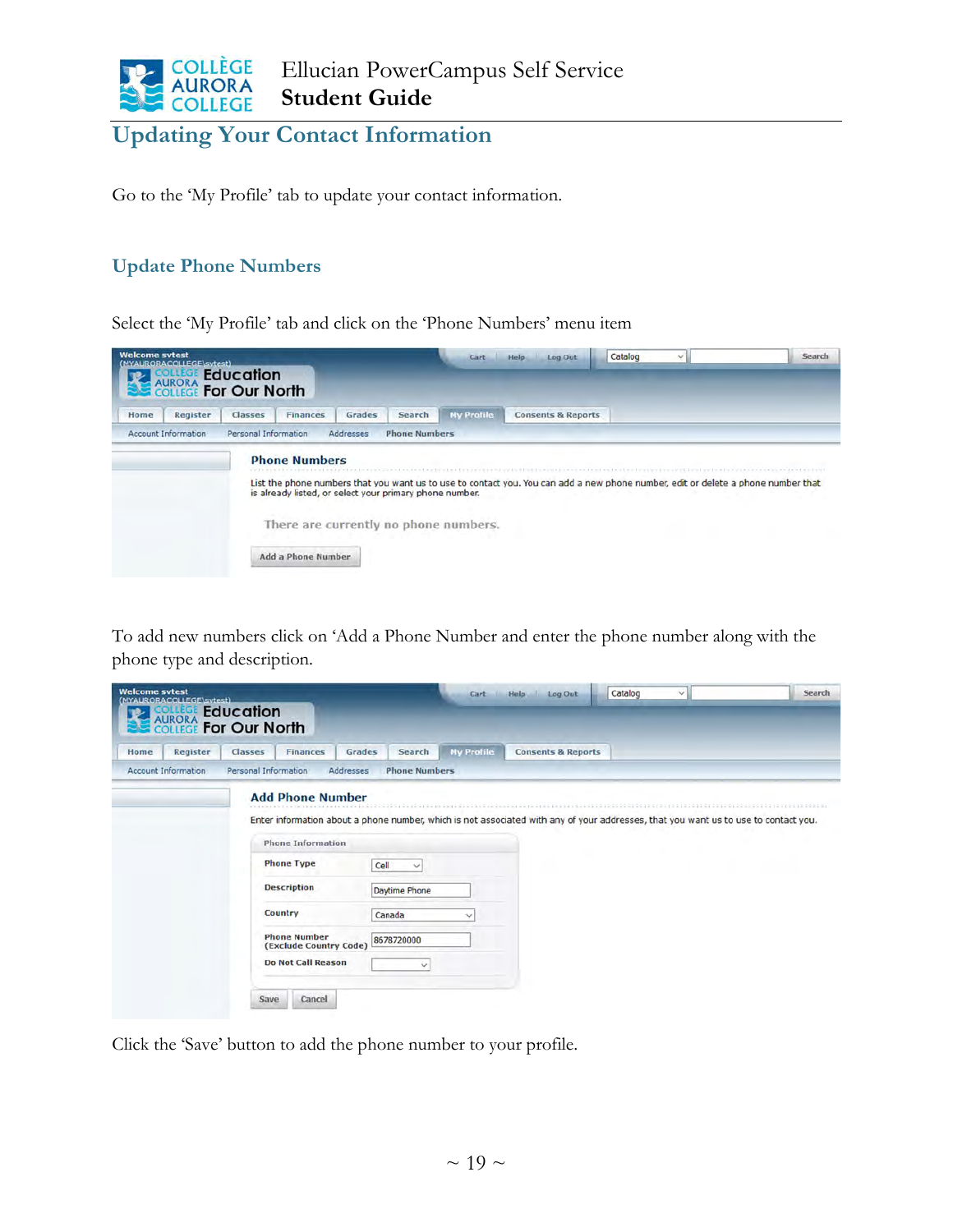

| <b>Welcome sytest</b> | (MYAURORACOLLEGE\sytest)<br><b>AURORA</b> | <b>Education</b><br><b>OLLEGE For Our North</b> |                                                                              |                               |                      | Cart              | Help Log Out                  | Catalog        | $\sim$                                                                                                                                                         | Search         |
|-----------------------|-------------------------------------------|-------------------------------------------------|------------------------------------------------------------------------------|-------------------------------|----------------------|-------------------|-------------------------------|----------------|----------------------------------------------------------------------------------------------------------------------------------------------------------------|----------------|
| Home                  | Register                                  | Classes                                         | <b>Finances</b>                                                              | Grades                        | Search               | <b>My Profile</b> | <b>Consents &amp; Reports</b> |                |                                                                                                                                                                |                |
|                       | Account Information                       | Personal Information                            |                                                                              | Addresses                     | <b>Phone Numbers</b> |                   |                               |                |                                                                                                                                                                |                |
|                       |                                           |                                                 | <b>Phone Numbers</b>                                                         |                               |                      |                   |                               |                |                                                                                                                                                                |                |
|                       |                                           |                                                 | is already listed, or select your primary phone number.<br><b>Phone Type</b> | <b>Description</b>            |                      |                   | <b>Phone Number</b>           | <b>Country</b> | List the phone numbers that you want us to use to contact you. You can add a new phone number, edit or delete a phone number that<br><b>Do Not Call Reason</b> | <b>Actions</b> |
|                       |                                           | Cell                                            |                                                                              | <b>Daytime Phone(Primary)</b> |                      | 8678720000        |                               | Canada         |                                                                                                                                                                | Exit           |
|                       |                                           |                                                 | Add a Phone Number                                                           |                               |                      |                   |                               |                |                                                                                                                                                                |                |

The phone numbers could be updated by clicking the grey 'Edit' button on the right-hand side.

#### Update Addresses

Select 'My Profile' tab and click on 'Address' menu item

| <b>Welcome sytest</b> | (MYAURORACOLLEGE\sytest)<br><b>AURORA</b><br><b>OLLEGE For Our North</b> | <b>Education</b>     |                                                                             |                  |                      | Cart                                                            | Help<br>Log Out               | Catalog                                         | $\ddot{}$ | Search |
|-----------------------|--------------------------------------------------------------------------|----------------------|-----------------------------------------------------------------------------|------------------|----------------------|-----------------------------------------------------------------|-------------------------------|-------------------------------------------------|-----------|--------|
| Home                  | Register                                                                 | Classes              | <b>Finances</b>                                                             | Grades           | Search               | <b>My Profile</b>                                               | <b>Consents &amp; Reports</b> |                                                 |           |        |
|                       | <b>Account Information</b>                                               | Personal Information |                                                                             | <b>Addresses</b> | <b>Phone Numbers</b> |                                                                 |                               |                                                 |           |        |
|                       |                                                                          |                      | <b>My Address</b>                                                           |                  |                      |                                                                 |                               |                                                 |           |        |
| <b>My Address</b>     |                                                                          |                      | <b>Current Preferred</b>                                                    |                  |                      |                                                                 |                               |                                                 |           |        |
| Add Address           |                                                                          |                      |                                                                             |                  | New.                 |                                                                 | Manage                        |                                                 |           |        |
| Manage Addresses      |                                                                          |                      | Type: Permanent Address<br>50 Conibear<br>Yellowknife, NT X0E 0Y0<br>Canada |                  |                      | Moving soon?<br>Set up and schedule a<br>future address change. | information.                  | View and Manage all of<br>your existing address |           |        |
|                       |                                                                          |                      | <b>S</b> Edit Address                                                       |                  | dia.                 | <b>Add Address</b>                                              |                               | <b>Manage Addresses</b>                         |           |        |

You can edit the current address, add new addresses and change preferred addresses through this screen.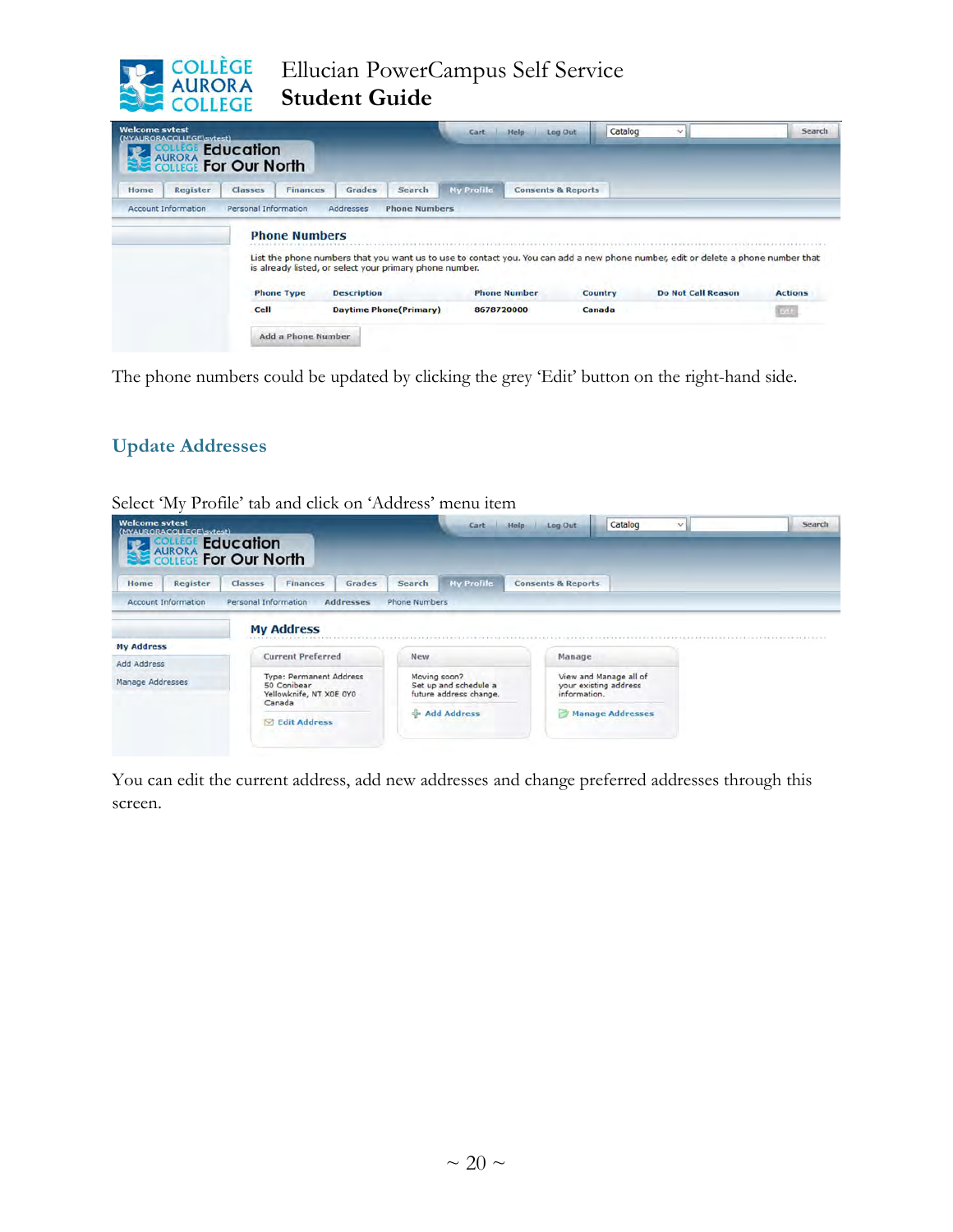

Click the 'Add Address' option to add new address.

| <b>COLLEGE</b><br>Register<br>Home | For Our North<br><b>My Profile</b><br>Classes<br><b>Finances</b><br>Grades<br>Search<br><b>Consents &amp; Reports</b>                                                                                                                                                                                                                                                                   |  |
|------------------------------------|-----------------------------------------------------------------------------------------------------------------------------------------------------------------------------------------------------------------------------------------------------------------------------------------------------------------------------------------------------------------------------------------|--|
| Account Information                | Personal Information<br><b>Addresses</b><br><b>Phone Numbers</b>                                                                                                                                                                                                                                                                                                                        |  |
|                                    | <b>Add Address</b>                                                                                                                                                                                                                                                                                                                                                                      |  |
| My Address                         | $\star$ = Required                                                                                                                                                                                                                                                                                                                                                                      |  |
| <b>Add Address</b>                 |                                                                                                                                                                                                                                                                                                                                                                                         |  |
| Manage Addresses                   | <b>Address Type</b><br>Home<br>$\ast$<br>$\sim$<br><b>House Number</b><br><b>Address Line 1</b><br>* 1350 McDougal Rd<br><b>Address Line 2</b><br><b>Address Line 3</b><br><b>Address Line 4</b><br>City<br>* Inuvik<br>State/Province<br><b>NW Territories</b><br>$\sim$<br>Postal Code<br>X0E0C0<br>Country<br>÷<br>Canada<br>$\sim$<br><b>Effective Date</b><br>12<br>$*$ 11/29/2019 |  |

Click 'Save'. The address change will be sent to the Office of the Registrar for approval. The status will show as 'Pending' until the address is approved.

| <b>Welcome sytest</b><br>(MYAURORACOLLEGE\sytest)<br><b>AURORA</b> | <b>Education</b><br><b>LEGE For Our North</b>            |                             | Cart<br>Help Log Out          | Catalog<br>N.      | Search             |
|--------------------------------------------------------------------|----------------------------------------------------------|-----------------------------|-------------------------------|--------------------|--------------------|
| Home<br>Register                                                   | Classes<br><b>Finances</b><br>Grades                     | <b>My Profile</b><br>Search | <b>Consents &amp; Reports</b> |                    |                    |
| <b>Account Information</b>                                         | Personal Information<br>Addresses                        | Phone Numbers               |                               |                    |                    |
| My Address<br>Add Address                                          | <b>Manage Addresses</b><br><b>Card View</b><br>List View |                             |                               |                    |                    |
| <b>Manage Addresses</b>                                            | <b>Type</b>                                              | <b>Status</b>               | <b>Address</b>                | <b>Active Date</b> | <b>Actions</b>     |
|                                                                    | <b>Permanent Address(Preferred)</b>                      | Approved                    | <b>50 Conibear</b>            | 9/1/2019           | <b>Add Address</b> |
|                                                                    |                                                          |                             | Yellowknife, NT XOE OYO       |                    |                    |
|                                                                    | Home                                                     | Pending                     | 1350 McDougal Rd              | 11/29/2019         |                    |
|                                                                    |                                                          |                             | Inuvik, NT X0E0C0             |                    |                    |
|                                                                    |                                                          |                             |                               |                    |                    |

Once the address is approved, you would have additional options like 'Edit', 'Delete' and 'Make Preferred'